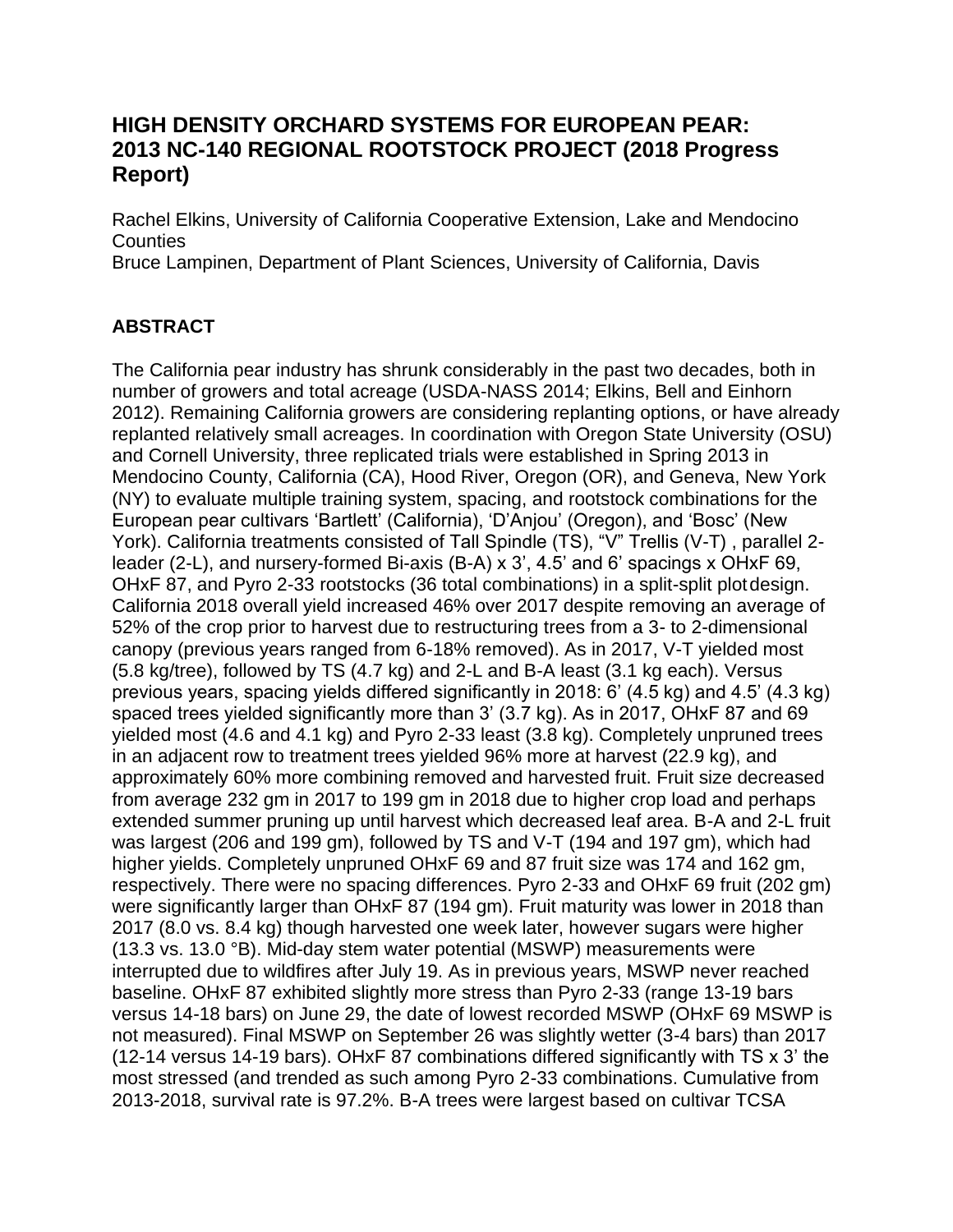(combined scaffolds) but second smallest based on rootstock TCSA (individual scaffolds). 2-L trees were smallest. TS, 3', Pyro-233, and OHxF69 trees were tallest. V-T and OHxF 87 trees were most efficient, while B-A and Pyro 2-33 least, with no spacing differences. There were interactions for fruit number, fruit size, yield, cultivar yield efficiency, and rootstock yield efficiency. There were no root sucker differences. For spread versus unspread B-A trees on OHxF 87 and 69, there were no significant differences though absolute fruit number, fruit size and yield were numerically larger for unspread trees. Effects of training, spacing, and rootstocks on tree growth, fruiting, harvest maturity, and suckering will continue in 2019. After three years, Bartlett on Horner 4 trees in Lake County had the largest TCSA (average about 34.67 mm, followed by OHxF 97 (31.98 mm), then OHxF 87 (28.19 mm).

## **INTRODUCTION**

The California pear industry has shrunk considerably in the past several decades, both in number of growers and total acreage. There are many reasons for this, which have been described (Elkins, Bell and Einhorn, 2012). Remaining growers are considering replanting older low density orchards with high density "wall type" orchards amenable to mechanization. Formal economic evaluation and the example of one small planting in the Ukiah Valley of Mendocino County that completed its 13th year in 2018 have shown that higher density plantings can be successful (Elkins et al 2011; Elkins and DeJong, 2011; Elkins et al 2008; Elkins and DeJong, 2002; Chris Ruddick, pers. communication).

The NC140 Regional Rootstock Research Project (*[www.nc140.org](http://www.nc140.org/)*) is a USDA NIFA multi-state project for perennial fruit (and nut) crops. Regional projects must be resubmitted for authorization every five years; the 2017-2022 NC140 Regional Research Project Proposal may be downloaded from NC140 web site. The goal of NC-140 is to develop and disseminate information generated from trials throughout the U.S. Each participating state establishes and evaluates similar ("uniform") trials using the same rootstocks and similar plot design so that regional differences can be determined. Progress and results are shared at an annual two-day meeting (California hosted in 2015, 2016 Pennsylvania, 2017 Washington, 2018 North Carolina, 2019 planned for Colorado) and via the NC140 website. Each state submits an annual report which is distributed and discussed at the meeting. State reports are then compiled into a national report for USDA. California began participating in NC140 in 1995 (apples, Scott Johnson) and peaches (Johnson and Ted DeJong) were added in 1999. The first pear trial was initiated in 1987 by the late Dr. Eugene Mielke of OSU (Azarenko et al 2002), followed by the 2002, 2004, 2005, 2006, and 2013 trials. Rachel Elkins is the California voting representative for all crops (currently pear and organic apple) and leads the current trials in California, summarizing and reporting California information at the annual meeting. She also co-organizes pear data for the national trials for reporting and publications with Associate Professor Todd Einhorn (formerly of Oregon State University (OSU), now at Michigan State University (MSU), East Lansing). Her expenses to the meetings were covered through 2016 by Hatch funds throughthe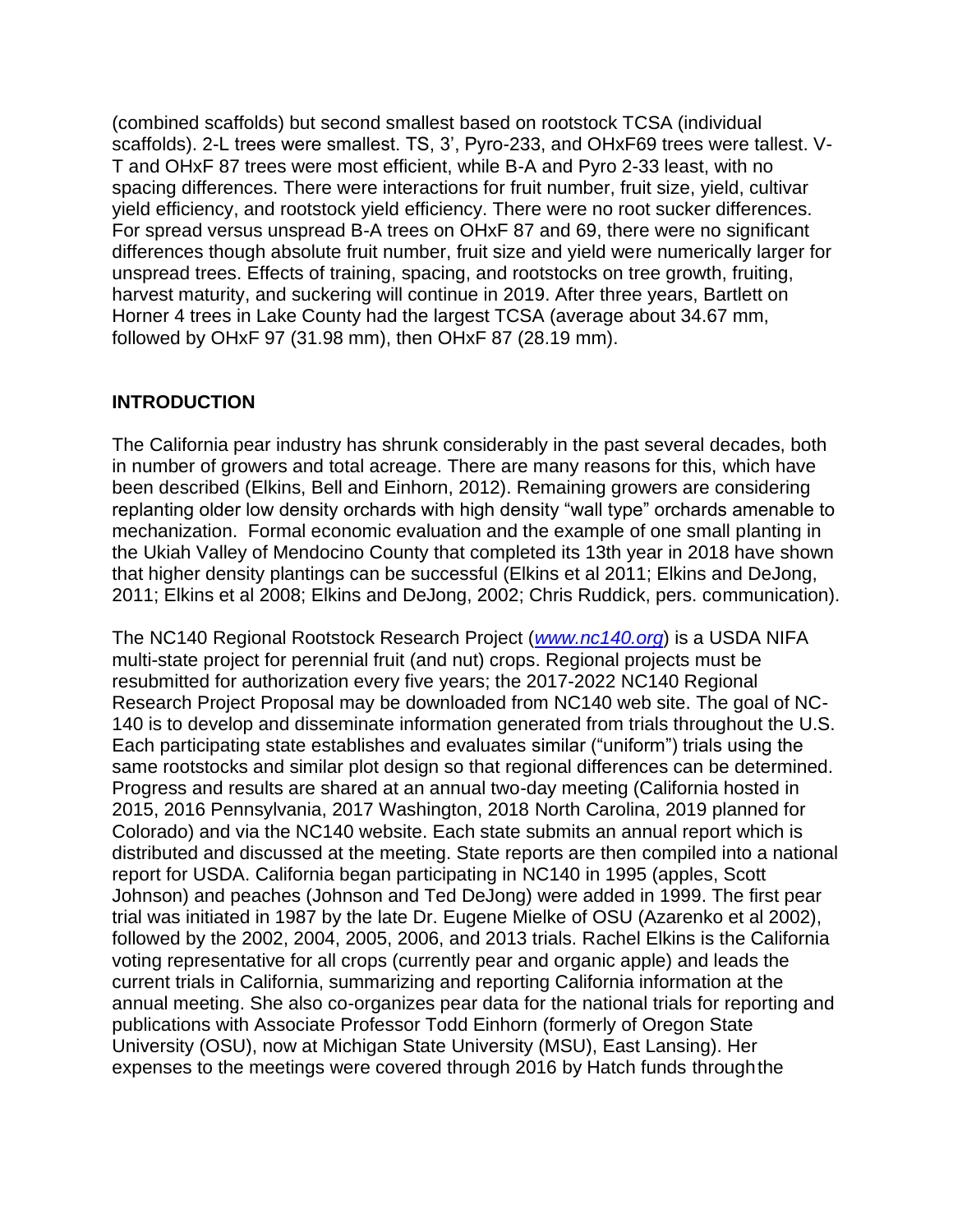UC Davis Department of Plant Sciences and in 2017 by industry research funds (no travel funds were expended in 2018 as travel was cancelled due to wildfires).

In coordination with OSU and Cornell University, an NC-140 project to study high density systems and management techniques was initiated in Spring 2013. Three replicated trials were established in Mendocino County, California (CA), Hood River, Oregon (OR) (removed in early 2018 due to extensive damage from winter injury and fire blight) and Geneva, New York (NY) to evaluate multiple combinations of training systems, spacings, and promising commercially-available rootstocks for the European pear cultivars 'Bartlett' (California), 'D'Anjou' (Oregon), and 'Bosc' (New York). The 2013 trial succeeds the 10-year 2005 multi-state rootstock trial that was formally completed in 2014 (Elkins 2016; Elkins et al 2008).

The 2013 NC-140 trial compares 27 (OR, NY) or 36 (CA) combinations of training systems, spacings, and rootstocks. The California trial was planted May 1 - 2, 2013 in Hopland, Mendocino County, California and has completed six growing seasons (6th leaf). Treatments consist of four (versus three in OR and NY) training systems and three spacings that have shown promise in high density plantings, particularly apple and pear, and three commercially-available rootstocks which have shown promise in previous NC-140 trials. Similar to the 2005 NC-140 trial, the 2013 trial is the only formal, replicated pear systems trial in California to benefit future planting decisions.

## **OBJECTIVES**

This multi-state, multi-factor trial will evaluate alternative rootstocks, planting systems, and cultivars relative to:

- Cultivar compatibility ('Bartlett; CA, 'Bosc' NY, 'D'Anjou' OR);
- Early and consistent production;
- Improved labor efficiency/increased attractiveness for picking crews and amenability to future mechanization;
- Ability to apply a systems approach to canopy management; and
- Improved fruit quality (higher percentage of "target" fruit, which may or may not be accompanied by increased production per acre).

While not a specific objective of the orchard systems project, improved pesticide application efficacy (cost, coverage) will be observed and documented once trees are fully trained out.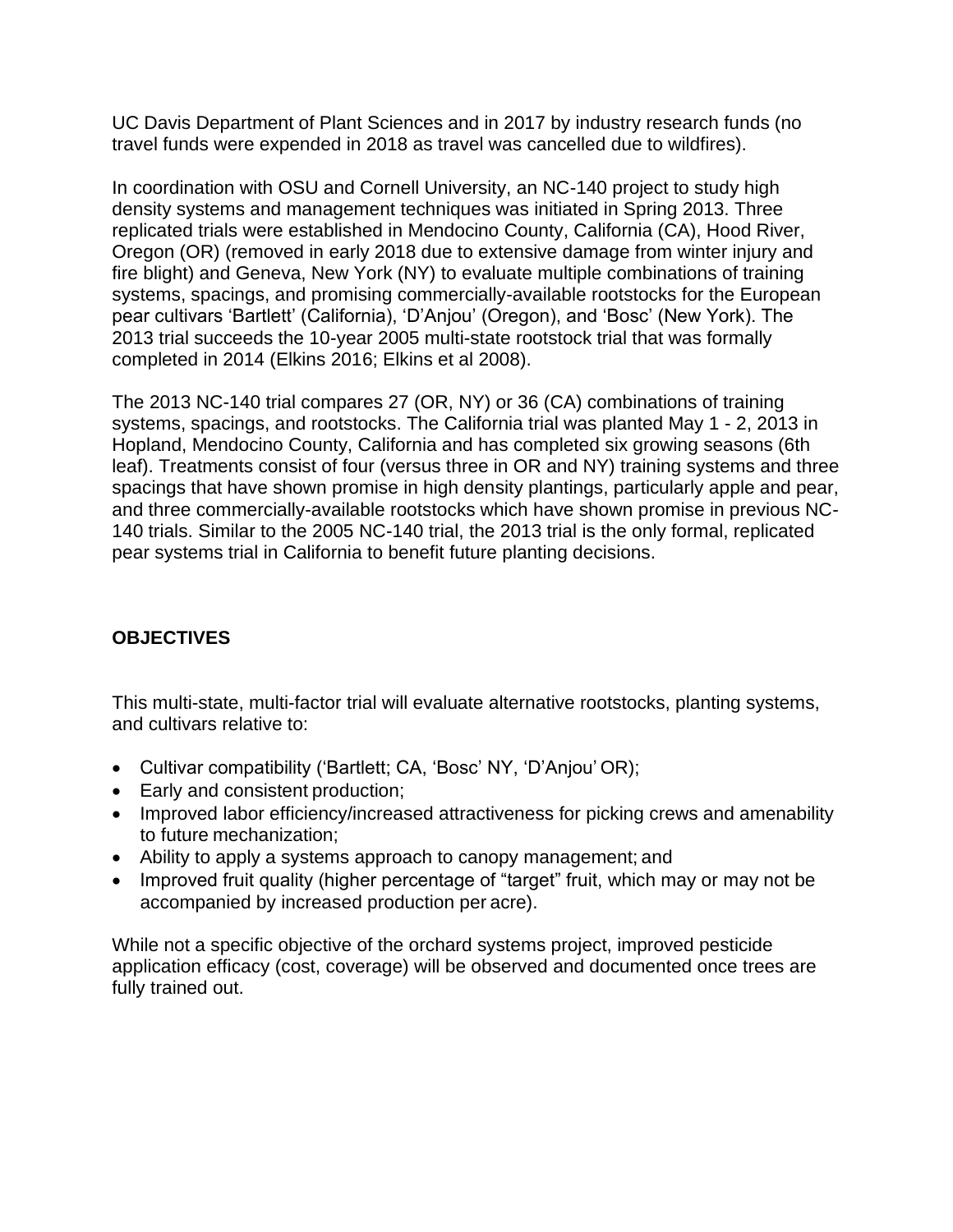## **PROCEDURES (**Figure 1**)**

### *Trial locations:*

- 1) OSU Mid-Columbia Agricultural Research and Extension Center, Hood River, OR ('D'Anjou', Todd Einhorn, PI); (REMOVED IN WINTER 2018)
- 2) Cornell Geneva Experiment Station, NY ('Golden Russet®' Bosc', Terence Robinson, PI);
- 3) Shadowbrook Farms (Kurt Ashurst), Hopland, Mendocino County, CA ('Bartlett', Rachel Elkins, PI; collaborators Bruce Lampinen, Ted DeJong, and Chuck Ingels (through 2017). Soil type is a very deep Russian loam adjacent to the east bankof the Russian River.

#### *Training systems:*

1) *Tall spindle* (TS) (developed by Terence Robinson for apple) (unheaded at planting);

2) *Tatura "V" trellis* (V-T) (22° at the base, planted in-line with every other tree pulled to the opposite side of the trellis);

3) *Bi-axis* (B-A) planted parallel to the row. Developed by Dr. Stefano Mussachi, formerly of University of Bologna, Italy, now with Washington State University. B-A trees are pre-formed in the nursery; the California B-A trees were headed high to a "knip" at planting so are one year behind those left unheaded. Trees were spread into a parallel "V" after the 2013 growing season in order to more quickly fill the growing space, reduce main scaffold vigor, and hasten fruiting;

4) *2-leader* (2-L) planted parallel to the row, created by choosing two appropriately placed "feathers" just above or below the first wire (left unheaded), or if none available, heading the leader and choosing two new scaffolds.

In all cases where tree vigor was adequate, "feathers", i.e. branches grown in the nursery, were left on unless broken and utilized to begin cropping.

In addition to the main trial block, an adjacent row of extra B-A and single leader trees was left completely unheaded and unpruned. A replicated sub-trial was initiated on one set of these extra B-A trees on OHxF 87 to compare the effect of spreading vs. not spreading on vigor and precocity. The remaining trees in the extra row were left completely unpruned as an unreplicated control. These trees were divided into two sets on either OHxF 69 or OHxF 87 to be analyzed separately.

*Cultivar and Rootstocks:* 'Bartlett' on OHxF 69, OHxF 87, Pyro 2-33. Rootstocks were chosen based on best available data in comparison with standard size rootstocks.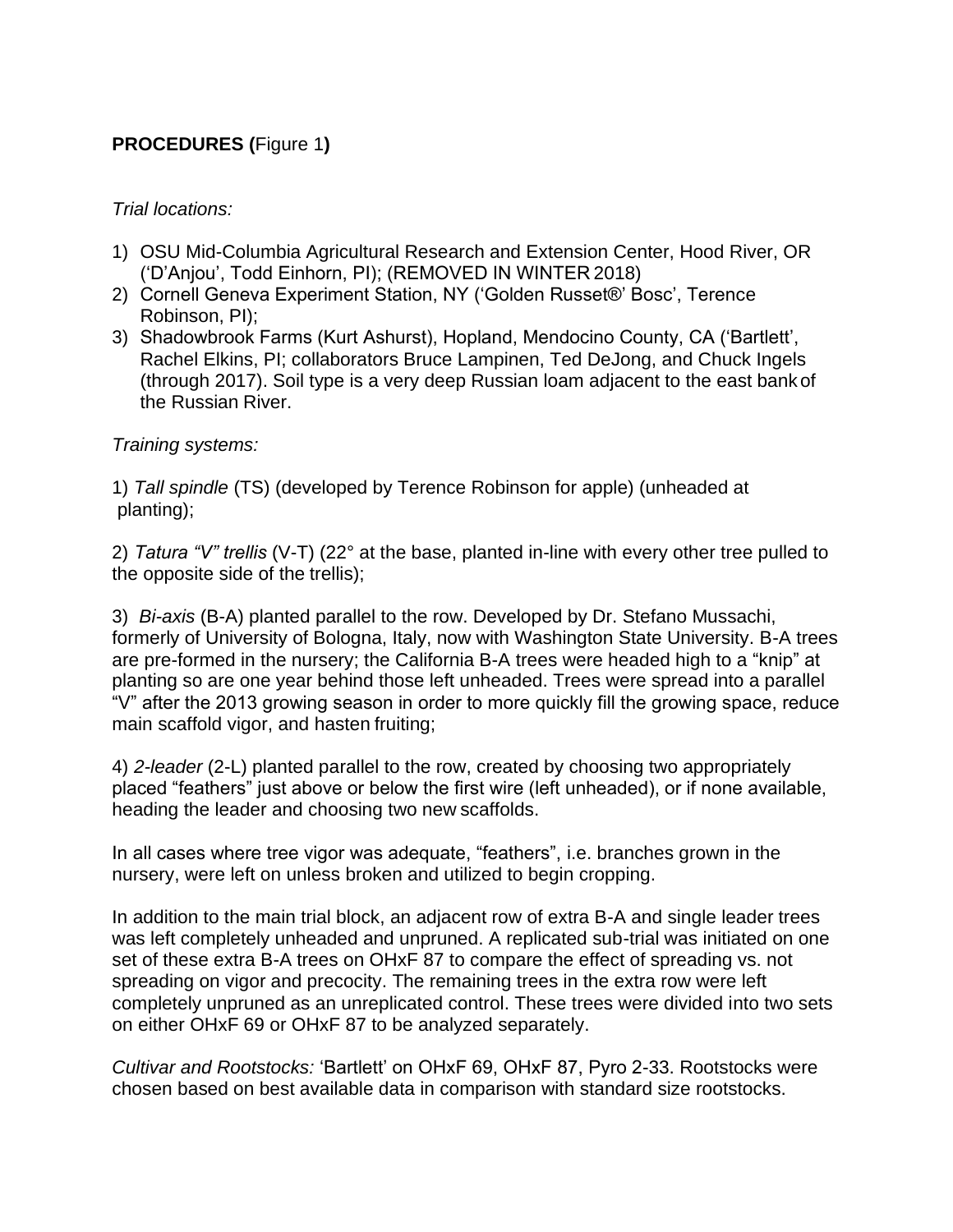Micropropagated rootstock plants (North American Plant, Lafayette, Oregon) were delivered to Willow Drive Nursery (Ephrata, WA), acclimated, fall budded, grown and planted May 1-2, 2013. A total of (about) 700 trees were planted, of which 540 are part of the main systems trial.

*Spacing:* 3' (1m), 4-5' (1.5m), and 6' (2m) in-row x 12' (4m) between rows. Final height is 10-12' (3.3-4m) (TBD). The unreplicated "fifth" row in-row spacing is 6' (2m).

*Design:* Split-split plot: main plot = training system, sub-plot = spacing, sub-sub-plot = rootstock. 5 replicated blocks, each plot consisting of 27 trees (27/training system; 9/spacing; 3/rootstock) (4 treatment rows per block). Blocking is across the field with trees oriented north to south (east-west sun exposure). Approximately 2 acres of land in a high-producing orchard along the Russian River was cleared and prepared in 2012 in preparation for fumigation, however, the fumigation was unable to occur due to weather and regulatory delays<sup>1</sup>.

**<sup>1</sup>While** *Armillaria mellea* **has infected trees in the orchard, average tonnage of existing trees approached 40 tons per acre; it is thus felt oak root fungus will not hinder trial results for the duration of the trial as long as** prudent measures are taken to manage irrigation properly.

#### **Data Collection**

*Tree training and crop load management*: From 2013 through 2018 training emphasized leader development, proper shaping, and thinning to optimize fruiting wood distribution. 2018 completed the process started in 2017 of more intensive pruning to transform tree shape from a 3- to 2-dimentional (flat canopy) to accommodate mechanization. Nearly all training was performed between the start of terminal bud growth and terminal bud set in October. Emphasis was on: 1) encouraging leaders to reach the top wire by reducing the influence of competing scaffolds, 2) filling intra-row and inter-tree space along the supporting wire, and 3) ensuring ideally spaced and optimally vigorous fruiting wood development. Clothes pins and rubber tubing tie were the main training aides, and nearly all pruning was done using thinning rather than heading cuts. Fruit was removed on weak trees but left if vigor appeared adequate. Just over 50% of total fruit was removed in 2018 due to the large number of branches removed to create a "flat" canopy and prevent upper limb breakage.

*Tree survival, growth and vigor (2013-2018):* Percent surviving trees was determined. Tree height and trunk cross-sectional area (TCSA) of both cultivar (10 cm. above graft union) and rootstock (5 cm. below graft union) were measured. Measuring above and below the union allowed comparing single-leader trees with the bi-axis trees which were nursery budded very low at the base. Root suckers were counted. Baseline canopy light interception was initially measured on October 19, 2013 using a Kawasaki Mulemounted lightbar, then annually through 2016 to eventually develop a predictive model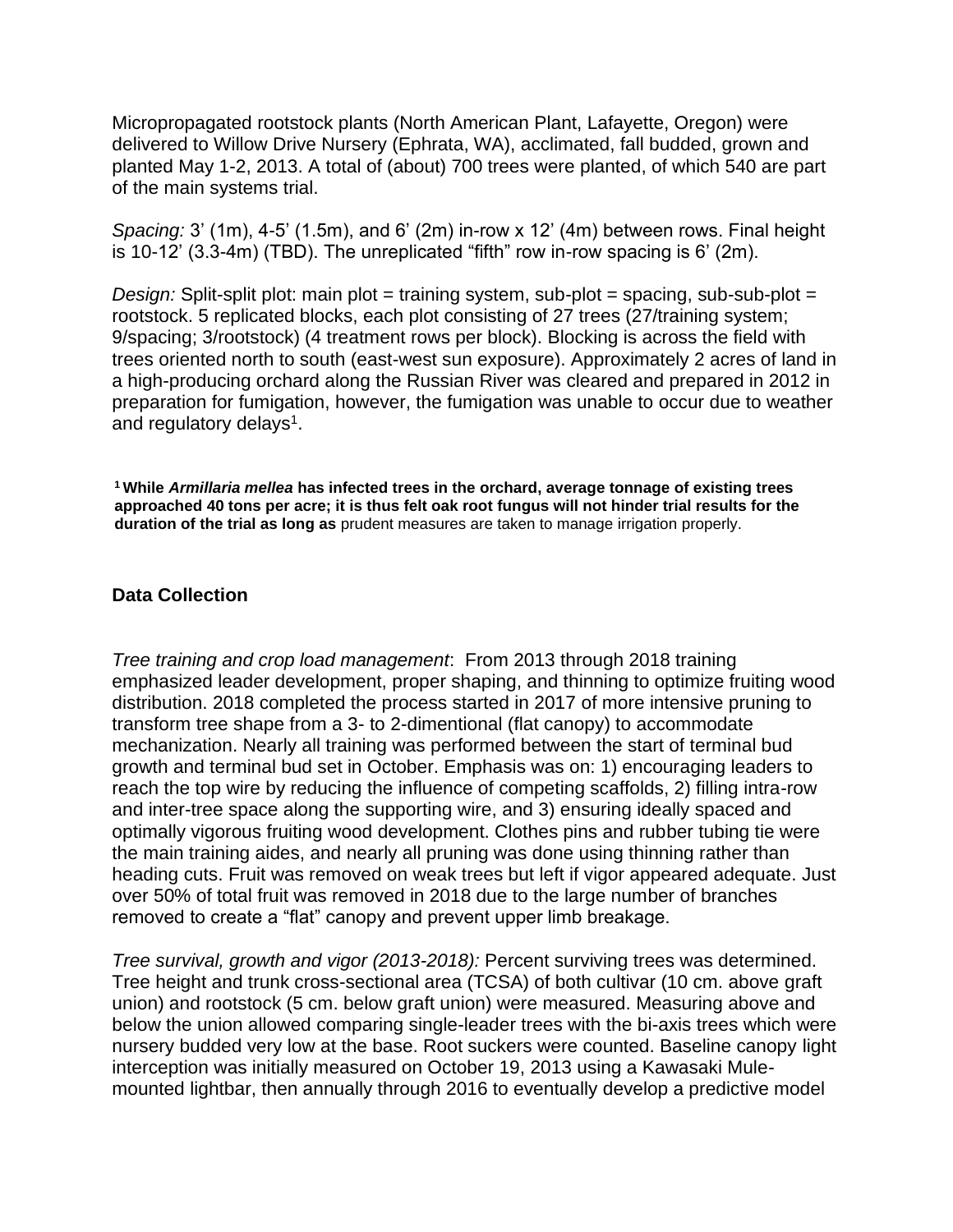to inform future plantings. (In 2016 the new smartphone iPAR "app" was utilized instead of the large lightbar system, however measurement data was corrupted; these were resumed in 2017). From 2013-2015 four plant cameras, each focused on one training system, recorded the daily and weekly progress of tree growth (e.g. terminal height growth, number of leaves, flowers, fruit) and biotic and abiotic interactions. One photo per day at 10:00 a.m. served as a continuous recording of seasonal growth pattern.

*Productivity and harvest maturity*: Flower clusters (2013-2015), fruit number and size, and yield (2014-2018) per tree were measured and both cultivar and rootstock yield efficiency (YE) calculated (see above for why rootstock TCSA was recorded). 2015- 2018 data also included number of fruit removed prior to harvest (an indicator of overall vigor and result of severity of canopy modification) and firmness (kg) and soluble solids (°Brix). In 2014-2018, weekly mid-day stem water potential (MSWP) was measured from May through early October using a pressure chamber (PMS Model 610 Pressure Chamber, PMS Instrument Company, Albany, OR) to assess whether and how much water stress might affect vigor and yield (crop load and fruit size), and vise versa. Measurements were taken from trees representing all training systems but only Pyro 2- 33 and OHxF 87 rootstocks. MSWP measurements were interrupted from July 19 until September in 2018 due to wildfires.

#### **Data summarization and analysis**

Data was analyzed using ANOVA and means separated using Tukey HSD test, p<0.05 (rootsuckers by Duncans MRT, p<0.10) (Statgraphics Centurion XVII, StatPoint Technologies, Warrenton, VA). Due to unequal tree age of one of the replicates, only four replicates were utilized for most analyses, with data from the fifth replicate used as appropriate. From 2013-2018, there were some significant interactions among treatments, mainly training x rootstock, but also spacing x rootstock and training x spacing x rootstock (fruit number, size, and yield). For this report, only overall differences among the three main treatments are discussed (training, spacing, and rootstock); analysis for each individual combination (36 total) commenced in 2018 (data not show in the 2018 written report) but will be available prior to the 2019 season.

#### **2017-2018 AND CUMULATIVE 2013-2018 RESULTS** (Tables 1-16); (2013-2017 results summarized in Elkins and Lampinen 2017, 2016, and 2015, Elkins 2014)).

*Tree survival, growth, and vigor (Tables 1-3):* Only two trees have died since 2014 and one replant in 2018. 15 out of 540 trees, or 2.8%, have succumbed (data not shown): 2 2-L/Pyro 2-33, 2 2-L/OHxF 87, 5 B-A/OHxF 87, 2 B-A OHxF 69, 1 B-A/Pyro 2-33, 1 TS/OHxF 69, 1 V-T/Pyro 2-33, and 1 V-T/OHxF 69, for a total of 4 Pyro 2-33, 4 OHxF 69, and 7 OHxF 87.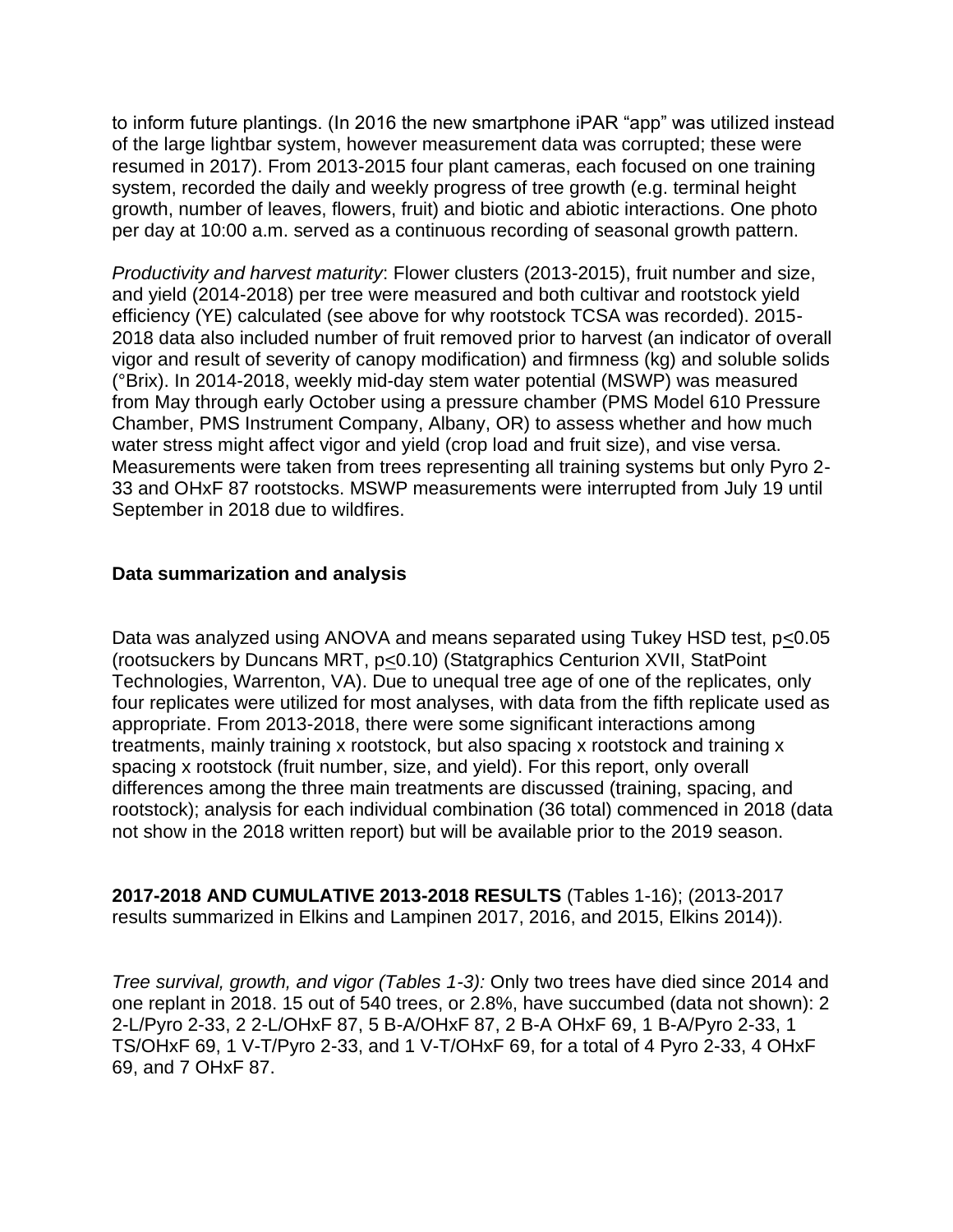2018 cultivar and rootstock TCSA increased an average of 20% from 2017, with most training systems and spacings increasing similarly. 2-L, 6', and Pyro 2-33 tree size increased the most and OHxF 87 trees least. 2-L trees had the smallest cultivar single leader TCSA with other systems being equal (averaging both B-A leaders). However, B-A and 2-L rootstock TCSAs (below graft union) were smaller than those of TS and V-T. 6' spaced trees were largest, followed by 4.5' then 3'. OHxF 69 trees were largest, with Pyro 2-33 and OHxF trees equally smaller. There were no TCSA interactions. T-S, 3', and Pyro-233 trees were tallest. There were few suckers.

*Productivity (fruit number, fruit size, yield, yield efficiency) (Tables 1-3):* Average harvested fruit number increased 50% and yield 46% from 2017 across all treatments (percent change not shown). B-A fruit number increased most (47%) and TS least (37%). 3' and 6' spaced (34% and 48%) and Pyro 2-33 (57%) fruit number increased most. In 2018, V-T (29.8), 4.5' and 6' (22.5 and 22.4), and OHxF 87 (24.2) had the most fruit. 2-L and B-A (15.7 and 15.0), 3' (18.8), and OHxF 69 and Pyro 2-33 rootstocks (20.7 and 18.8) had the least.

Overall average fruit size decreased 14% from 2017 to 2018 (average 232 to 199 gm) unsurprising given the large increase in fruit number and severe summer pruning undertaken to transform canopy architecture. V-T and 2L decreased most (average 19%) and TS least (12%). 3' spacing decreased most (18%) and others about 15%. Rootstock differences were most apparent, with OHxF 69 size decreasing 20%, Pyro 2- 33 and OHxF 87 14%. B-A and 2-L systems (206 and 199 gm), and Pyro 2-33 and OHxF 69 rootstocks (202 gm each) had statistically larger fruit than other treatments; there were no spacing differences.

Average yield for all treatments increased 46%. BA increased most (39%) and VT least (26%). 4.5' spacing increased most (41%), Pyro 2-33 increased the most (53%) and OHxF 87 the least (13%). V-T yielded most (5.8 kg), followed by TS (4.7 kg) then 2-L and B-A (3.1 kg each). 4.5' and 6' yielded significantly more (4.4 and 4.5 kg respectively) then 3' (3.7 kg). OHxF 87 yielded most (4.6 kg), followed by OHxF 69 (4.1 kg) then Pyro 2-33 (3.8 kg).

Overall training 2018 system and spacing cultivar YE increased about 25% from 2017 (percent change data not shown). For training and spacing, 2-L system increased most (30%) and V-T least (18%), 4.5' (40%) increased most and the others 17-18%. Rootstock YE change varied greatly, ranging from 62% for Pyro-233, 33% for OHxF 69, and only 7% for OHxF 87, the latter reflecting more limited bearing capacity on smaller trees at this site. Versus 2017, when both increased, overall cultivar (above graft union) YE increased 24% while rootstock YE actually decreased 9%, reflecting enlarging below-graft union growth. 4.5' spacing YE increased more than twice that of others (40% vs. 17-18%). Rootstock YE increases varied greatly, averaging 7% (OHxF 87), 33% (OHxF 69), and 62% (Pyro 2-33). On a single leader basis 2-L YE was less than other training systems (20 vs. 25 kg/cm<sup>2</sup>). Spacing YE was highest for 6' (.12) followed by 3' (.11) then 4.5' (.10). OHxF 87 YE (.15) was about one-third higher than OHxF 69 or Pyro 2-33 (.09 and .08, respectively). Rootstock YE pattern was similar to cultivarYE.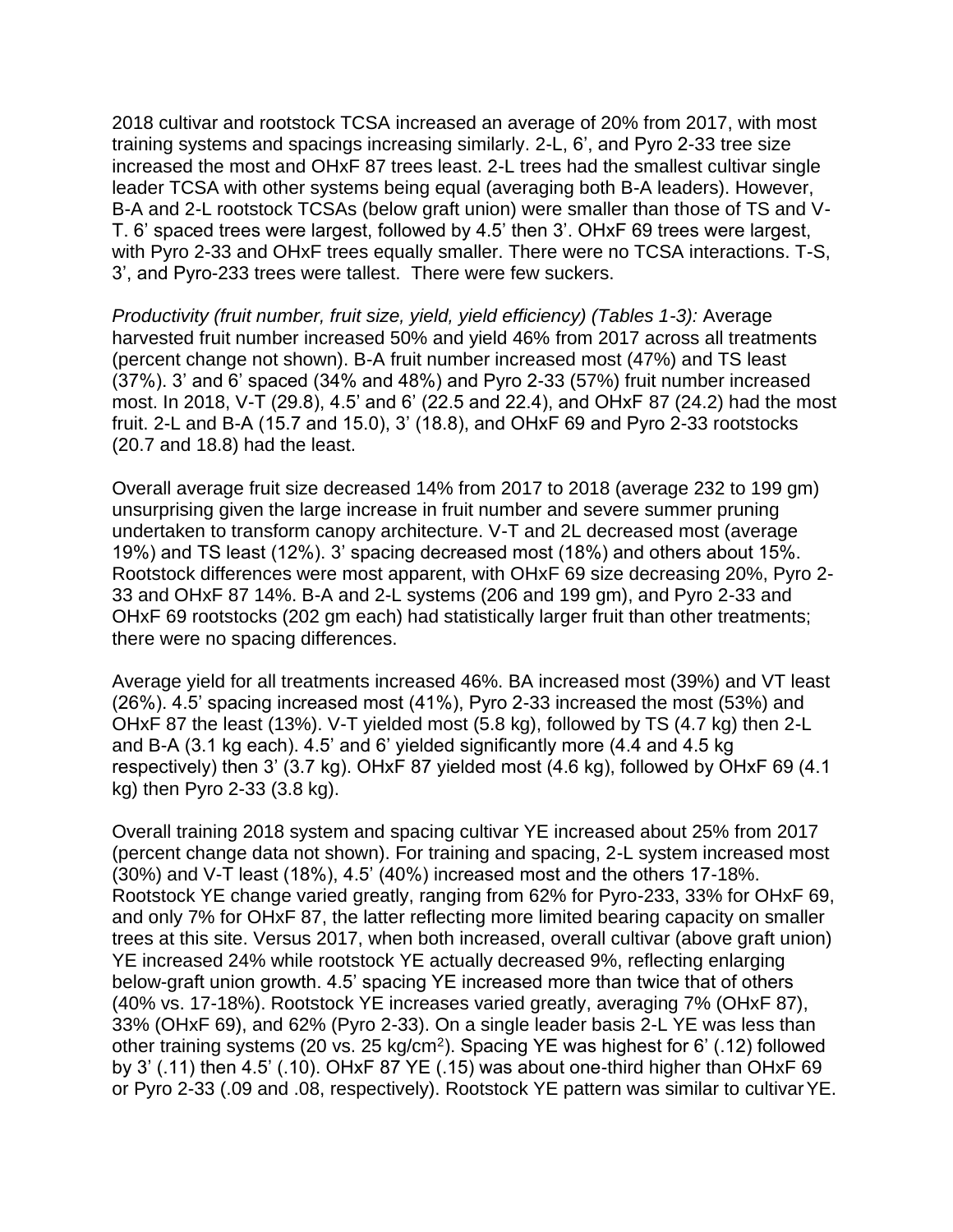2013-2018 cumulative results were more similar to 2017. V-T and TS trees had statistically equal fruit numbers, however V-T had larger fruit (199 gm) and thus higher total yield (13.5 kg). V-T and TS trees were equally large (28.3 and 29.8 cm<sup>2</sup>), thus V-T trees were more efficient (0.46 vs.39 kg/cm<sup>2</sup>), followed by 2-L (.28 kg/cm<sup>2</sup>) and lastly, B-A (.11 kg/cm<sup>2</sup>). There were no spacing differences in fruit number, but 3' spacing fruit were largest (200 gm), followed by 6' (196 gm), then 4.5' (194 gm). OHxF87 trees were the same size as Pyro 2-33 (33.9 and 34.9 cm<sup>2</sup>), had the most fruit (64/tree), highest yield (12.3 kg), and highest YE (0.42 kg/, cm<sup>2</sup>), but numerically smallest fruit (192 gm). OHxF 69 trees were largest (39.4 cm<sup>2</sup>), had fruit size statistically equal to OHxF 87 (196 gm), and intermediate fruit number (49), yield (9.6 kg), and YE (.28 kg/cm<sup>2</sup>). Pyro 2-33 had the least fruit (33), largest fruit (203 gm), lowest yield (6.7 kg), and despite being relatively small trees, lowest  $YE$  (0.23 kg/cm<sup>2</sup>). There were few training and rootstock interactions, mainly training x rootstock (fruit number, yield, yield efficiency) and training x spacing x rootstock (fruit number, fruit size, yield).

*Pre-harvest fruit removal (Tables 4-5)*: An average of 27 fruit per tree was removed prior to harvest (about 52% of the total number of fruit per tree) versus about 21 harvested, with the same overall average number and percent across training, spacing, and rootstock. In contrast to previous years (11.8% removed in 2015, 6.2 in 2016, and 15.0% in 2017) when it was accomplished mainly to avoid overcropping, foster vigor and facilitate leader development, the number and percent of fruit removed in 2018 reflected the pruning severity needed to complete restructuring tree architecture from 3 to 2-dimensional that began in 2017, which required removing all east and west protruding branches and associated fruit. Among training systems, the most fruit removed pre-harvest was from V-T (42, 53.4%). Fewer but larger percentage of fruit was removed from 2-L (26, 58.8%). B-A and TS had the statistically equal number (19 and 21) but significantly lower percentage (50.9, 44.2) removed as 2-L. There were no spacing differences. Among rootstocks, both numerically most and highest percentage was removed from OHxF 69 (31, 56.4%). An equal statistical number but significantly less percentage was removed from OHxF 87 (29, 50.1%). The least and lowest percentage was removed from Pyro 2-33 (50.1 and 49.0%).

*Firmness and soluble solids (Tables 6-7):* Firmness was lower in 2018 versus 2017 (about 8.0 vs. 8.4 kg force) while soluble solids were higher (13.4 vs. 13.0). Similar to 2017, the only statistical difference was for firmness among training system. B-A fruit was firmest (8.4 kg force), followed by TS (8.3), 2-L (7.9) and V-T (7.6). V-T fruit was also the least in 2017 (as well as sweetest), suggesting an earlier potential harvest date. There were no significant interactions.

Completely unpruned OHxF 69 and 87 trees averaged 108 more fruit at harvest (135 vs. 27) and 87 more fruit including fruit removed pre- and at harvest. Total yield averaged 22.9 vs. 4.3 kg/tree at harvest, however, fruit averaged 30 grams less (168 vs. 198 gm). There were no significant productivity differences between the two rootstocks in 2018, however there was a trend toward larger OHxF 69 fruit size ( $p = 0.13$ ; 174 vs. 162) and total yield (*p* = 0.15; 25.7 vs. 20.1 kg/tree). While OHxF 69 trees were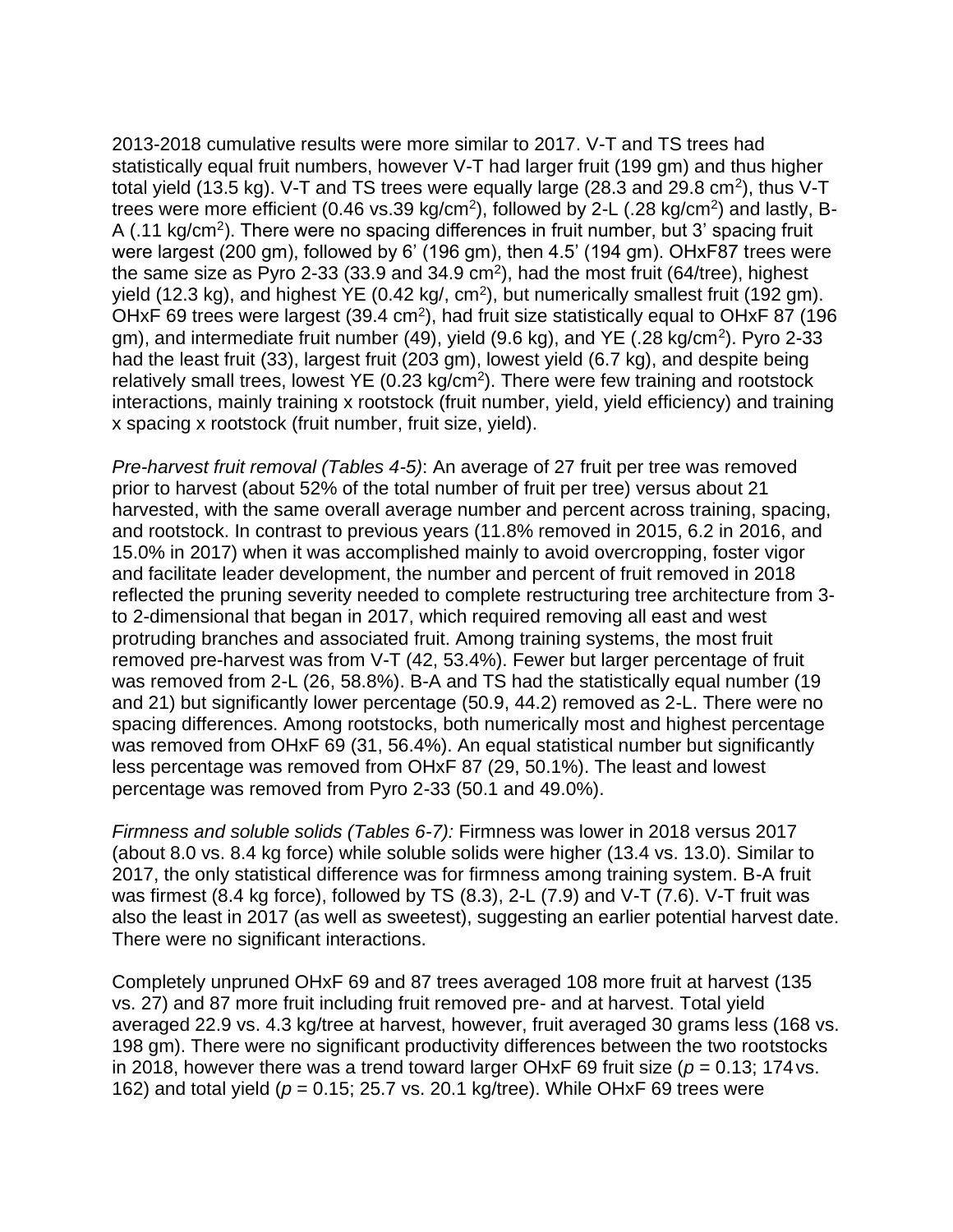significantly larger than OHxF 87 (39.0 vs.  $31.3 \text{ cm}^2$  TCSA, 278 vs. 241 cm tall), yield efficiencies were similar. There was a trend (*p* = 0.16) toward lower soluble solids for OHxF 69. Cumulative 2013-2018 results resembled 2018, and a non-significant but clear recent trend of larger fruit, higher cumulative yield and cultivar YE for OHxF 69, despite being larger trees. This suggests that the weaker OHxF 87 trees are less able to carry an increasing crop load as trees mature (Tables 8-11).

*Spread versus unspread Bi-Axis/OHxF 87 (Tables 12-16):* There were no statistical differences in spread versus unspread trees in 2018, though unspread trees trended toward having a larger rootstock (below graft union) TCSA (61.2 vs 46.4 cm<sup>2</sup>). There were also no differences in firmness and soluble solids. Cumulatively from 2013-2018, cultivar YE trended higher for spread trees (.70 vs .57) and rootstock YE was significantly higher as well (1.12 vs 0.84). While no individual YE component differed significantly, the combination of numerically more (but smaller) fruit, somewhat more yield, and smaller tree size suggests variability among trees over the years may have preclude a more definitive conclusion.

*Mid-day Stem Water Potential (MSWP)* (Table 17, Figures 2-7): 2018 measurements ceased from July 19 - September 26 due to wildfire activity. Overall from 2014 through 2018 both OHxF 87 trees appeared most stressed in 2017, with apparent recovery in 2018, perhaps due to cooler temperatures due to a continuous smoke blanket from mid-July through post-harvest . There were no differences among treatments for Pyro 2-33 in any year. For OHxF 87, TS x 3' trees were significantly more stressed in 2018 while V-T x 3' and 2-L x 3' and were least stressed in 2018, the status of 2-L x 3' in previous years, as well. Values were consistently below baseline in all years. Maximum stress occurred in late-June in both 2017 and 2018 (for measured MSWP readings) versus mid-August in 2016. OHxF 87 exhibited slightly more stress than Pyro 2-33 (range 13- 19 bars versus 14-18 bars) on June 29, 2018, the date of lowest recorded MSWP.

#### **2013-2018 DISCUSSION AND 2019 PLANS**

After six growing seasons, training and rootstock continue to be the most important factors in determining early tree growth and productivity, however spacing significantly influenced fruit number for the first time in 2018, but not fruit size. V-T is the most productive training system to date followed by TS then 2-L and B-A. Spacing differences were more pronounced in 2018 as trees with more bearing surface filled their space. Differences among rootstocks are narrowing. While OHxF 87 continues to bear more fruit, total relative yield has trended down due to a trend toward significantly smaller fruit versus OHxF 69 and Pyro 2-33, translating into very little increase in yield efficiency versus 2017. While still lagging behind, Pyro-233 fruit number and total yield have trended closer to those of the OHxF rootstocks. Versus 2017 V-T significantly more fruit removal to promote leader development and restructure than other systems while OHxF 87 required more fruit removal to prevent overcropping and maintain tree vigor. Tree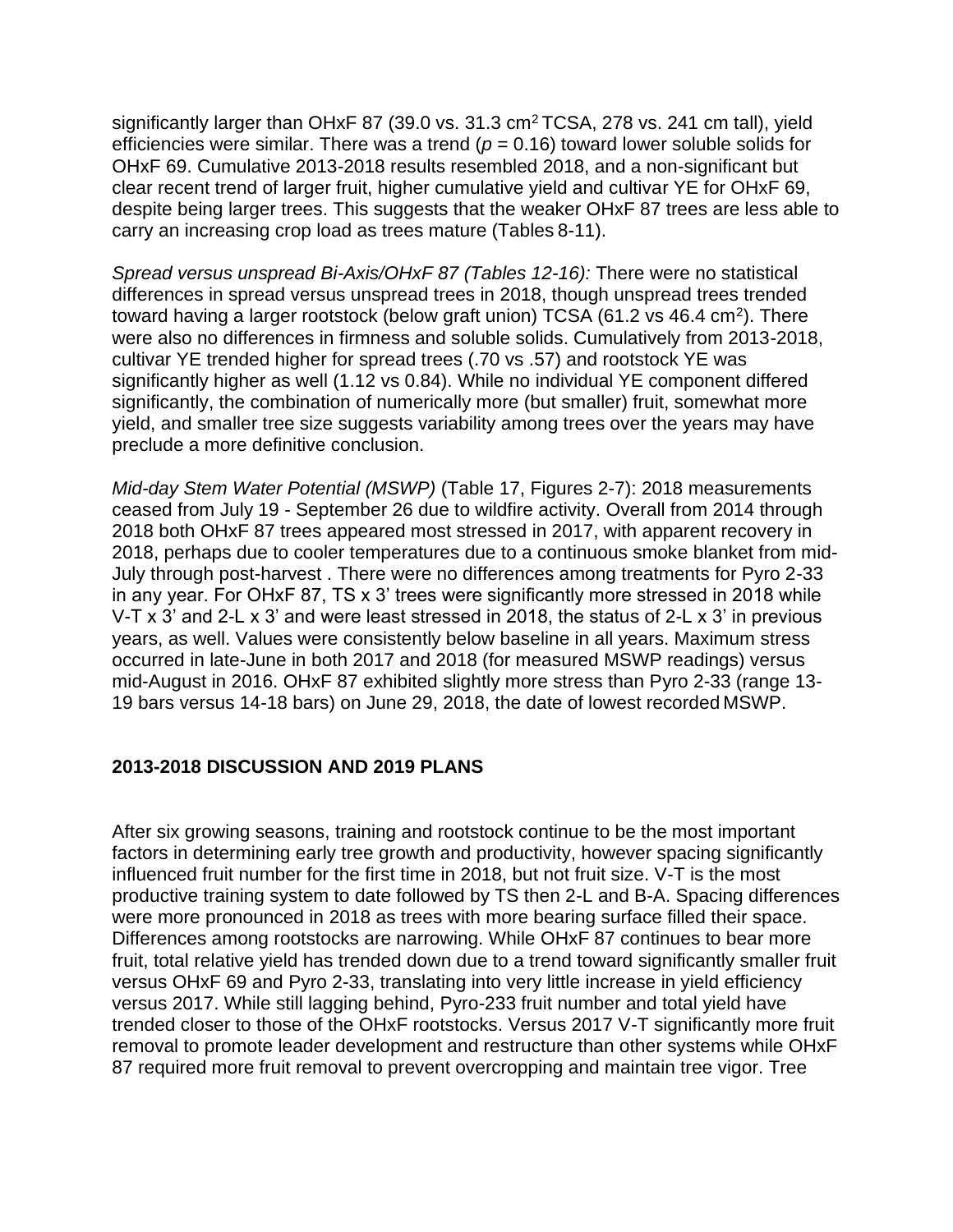water status was better in 2018 than 2017, perhaps due to cooler temperatures created by the smoke "blanket" during the hottest part of the season.

From 2013-2018 there has been no consistent effect of spreading alone on B-A trees. Completely forgoing pruning in early years appears to encourage early fruiting however may compromise fruit size as trees mature.

Tree training and data collection will continue in 2019 (Year 7).

## **REFERENCES**

Elkins, R. and B. Lampinen. 2017. High density orchard systems for European pear: the 2013 NC-140 regional rootstock project. *California Pear Research Report*, pp. 62-86. California Pear Advisory Board, Sacramento, California.

Elkins, R. 2016. Improving economic and environmental sustainability in California pear production through changes in rootstock use: the NC-140 Regional Rootstock Project. 2013 California Pear Research Report, p. 43-61.

Elkins, R., R. Bell and T. Einhorn. 2012. Needs assessment for future U.S. pear rootstock research directions based on the current state of pear production and rootstock research. *J. of the American Pomological Society* 66(3):153-163.

Elkins, R et al. 2011. Evaluation of potential rootstocks to improve pear tree precocity and productivity. *Acta Hort* 909:183-194.

Elkins, R. and T.M. DeJong. 2011. Performance of 'Golden Russet® Bosc' on five training systems and nine rootstocks. *Acta Hort* 903:689-694.

Elkins, R. and T.M. DeJong. 2002. Effect of training system and rootstock on growth and productivity of 'Golden Russet® Bosc' pear trees. *Acta Hort* 596:603-608.

Elkins, R., K. Klonsky, R. DeMoura and T.M. DeJong. 2008. Economic Evaluation of High Density versus Standard Orchard Configurations; Case Study Using Performance Data for 'Golden Russet Bosc' Pears. *Acta Hort* 800:739-746.

USDA-NASS. rev. 2014. California pears, 1920-2012. California Historic Commodity Data. USDA National Agricultural Statistics Service, California Field Office, 2 pp.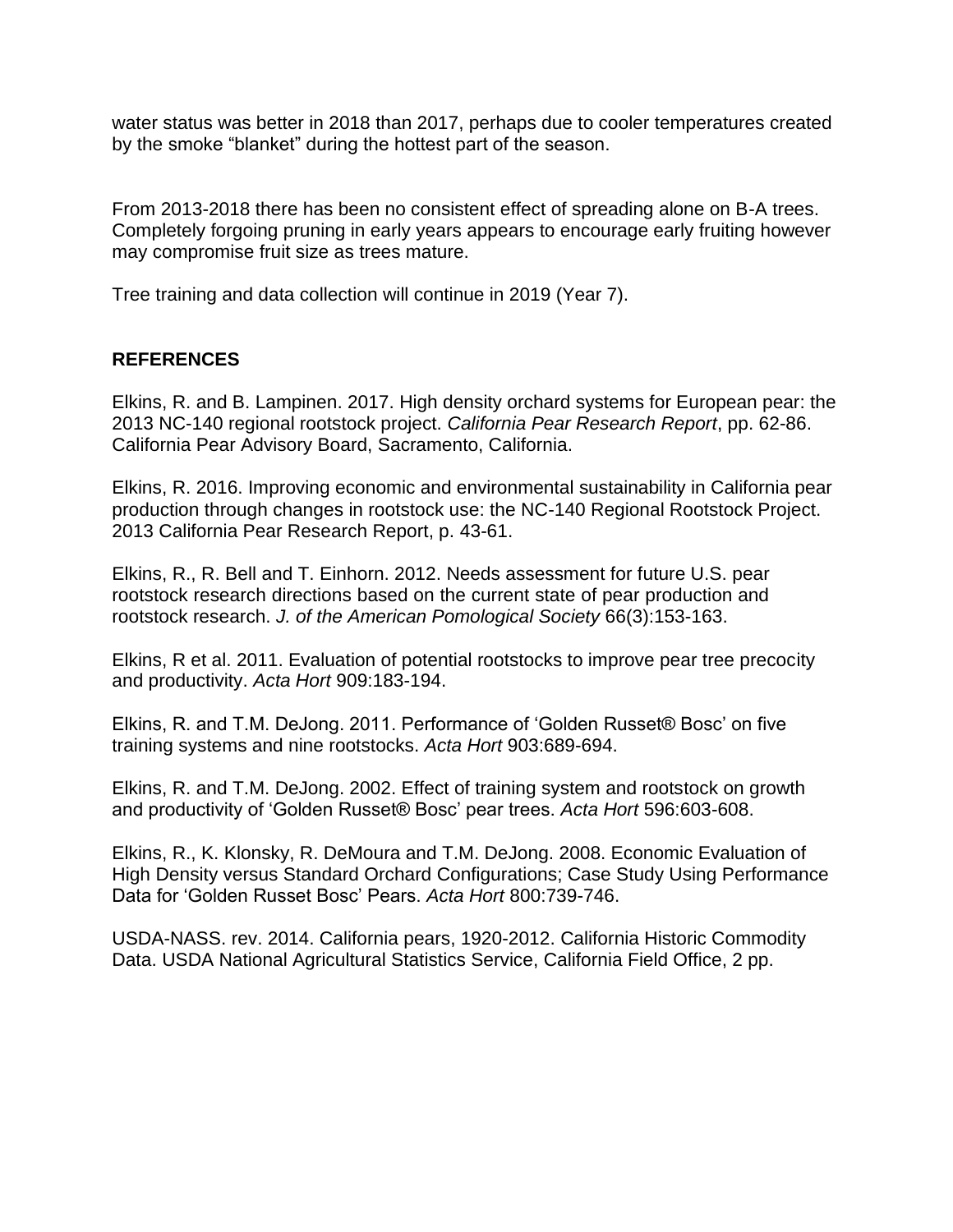## **ACKNOWLEDGEMENTS**

We thank host Kurt Ashurst and crew (Shadowbrook Farms) for contributing land, capital, labor, and advice to ensure success; UC field staff Barbara Clark, Rio Dominguez, Nick Dudley, Joe Evans, Lynn Fraser, Ryan Keiffer, Collin and Connor McVey, Sam Metcalf, Jeffrey Morton, Perry Pietro, Alberto Ramos Luz, Makaila Rodrigues, and Carolyn Shaffer for collecting, summarizing, and presenting data; North American Plants (NAP), Willow Drive Nursery, and Yuba City Cold Storage for trees and storage care; A & P Ag Systems for trellis design and supplies; Mendocino County Farm Supply for additional supplies; Rainbow Ag Services for irrigation/frost control system; collaborators Todd Einhorn (project leader), Stefano Mussachi and Terence Robinson for intellectual and moral support. We thank California Pear Advisory Board and Pear Pest Management Research Fund for partial funding.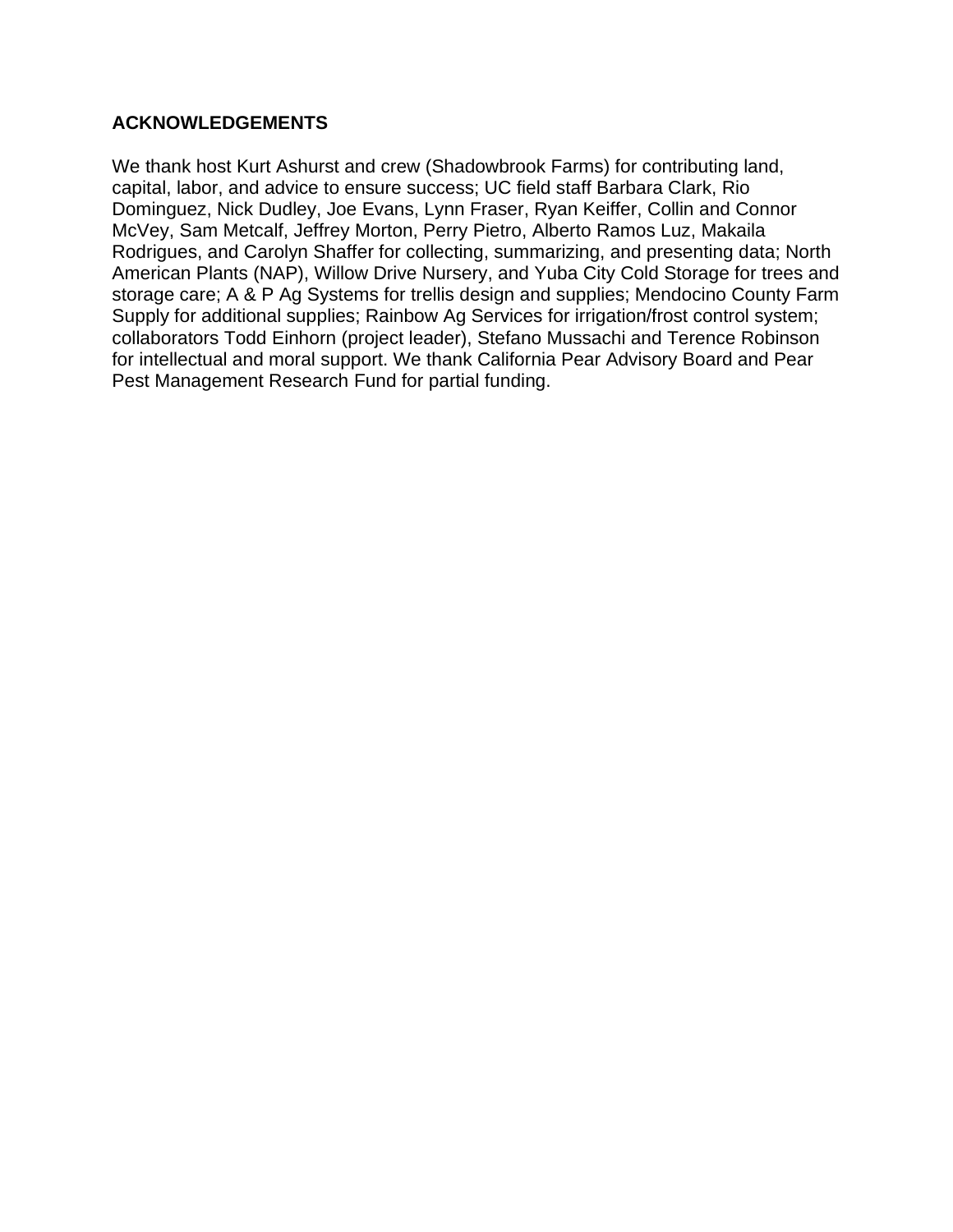#### ↑ **SOUTH Reps II - V**



**Ro w 5 - UNPRU NED BARTLETT TREES A NDNEW USDA CULTIVAR SELECTION**

**BOSC TREES/RUSSI ANRIVER**

Figure 1: 2013 NC-140 PEAR SYSTEMS TRIAL - REP I (Rows 1-4), Shadowbrook Farms, Hopland, Mendocino, CA. Planted May 1-2, 2013.

**BARTLET TTREES**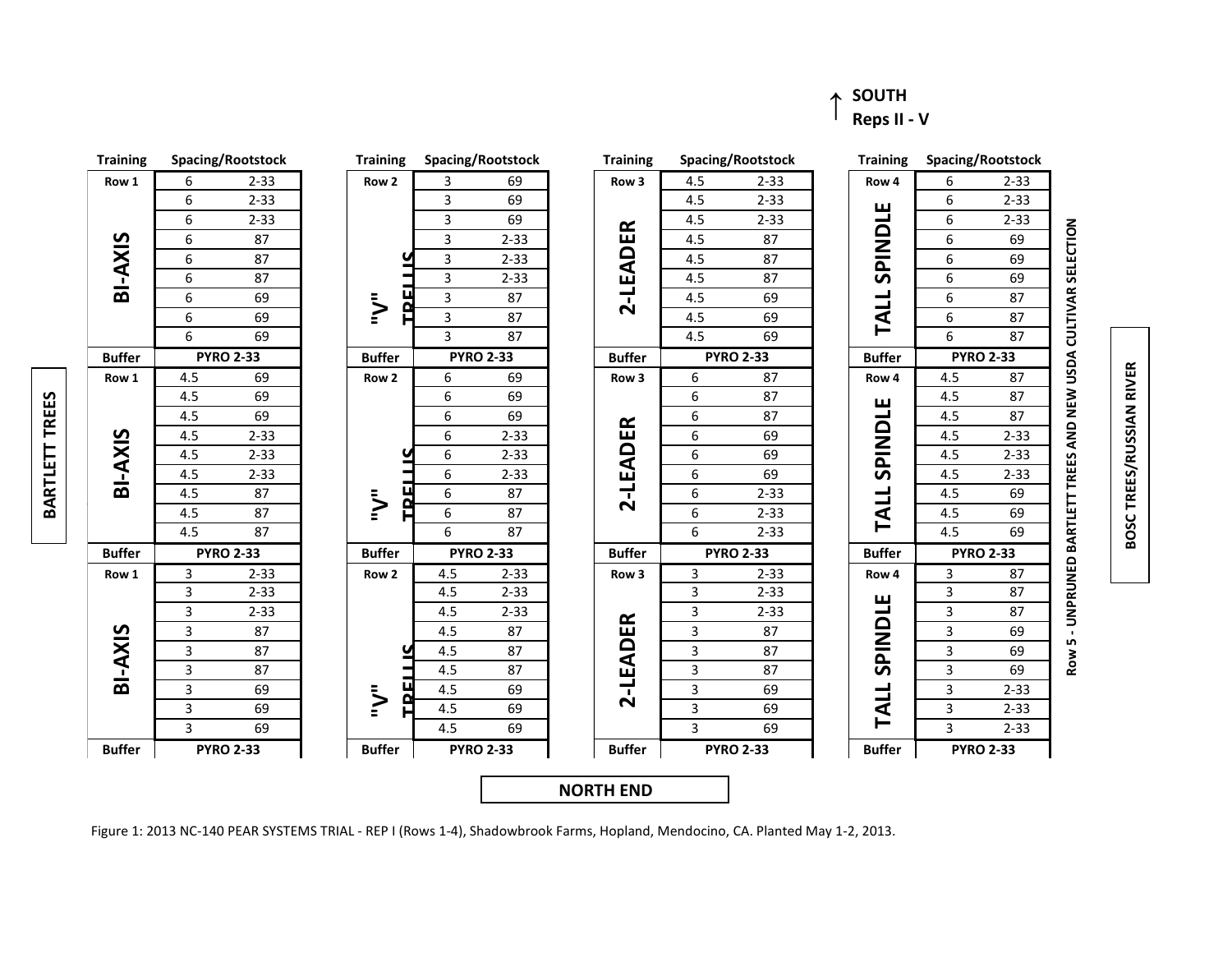|                                        | Fruit No.<br>(no./tree) | Fruit Size<br>(g)                         | Yield<br>$(kg$ /tree) | Mean<br><b>Box Size</b><br>$(AA \, h \, h \, \text{av})$ | Average Box<br>Number<br>(nar <i>tra</i> a) | Cultivar<br>TCSA <sup>4</sup><br>(cm <sup>2</sup> ) | Cultivar<br>Yield<br>Efficiency | Rootstock<br>TCSA <sup>5</sup><br>$\text{(cm}^2\text{)}$ | Rootstock<br>Yield<br>Efficiency | Tree<br>Heights <sup>6</sup><br>(cm) | Root<br>Suckers <sup>7</sup><br>(no./tree) |
|----------------------------------------|-------------------------|-------------------------------------------|-----------------------|----------------------------------------------------------|---------------------------------------------|-----------------------------------------------------|---------------------------------|----------------------------------------------------------|----------------------------------|--------------------------------------|--------------------------------------------|
| Training <sup>1</sup>                  |                         | 8/31-9/1/2018 8/31-9/1/2018 8/31-9/1/2018 |                       | 8/31-9/1/2018                                            | $8/31 - 9/1/2018$                           | 11/20-12/3/2018                                     | (kg/cm <sup>2</sup> )           | 11/20-12/3/2018                                          | (kg/cm <sup>2</sup> )            | 10/18-24/2018                        | 10/18-24/2018                              |
| 2-Leader                               | 15.7c                   | 199 ab                                    | 3.1c                  | $102$ ab                                                 | 0.16c                                       | 24.5 c                                              | 0.13c                           | 36.0 <sub>b</sub>                                        | 0.09c                            | 286 b                                | 0.12                                       |
| $Bi-axis3$                             | 15.0c                   | 206 a                                     | 3.1c                  | 99 b                                                     | 0.15c                                       | 61.7 a                                              | 0.05d                           | 38.6 b                                                   | 0.08c                            | 272 b                                | 0.12                                       |
| Tall Spindle                           | 24.4 b                  | 194 b                                     | 4.7 <sub>b</sub>      | 105a                                                     | 0.23 <sub>b</sub>                           | 29.8 <sub>b</sub>                                   | 0.16 <sub>b</sub>               | 44.7 a                                                   | 0.11 <sub>b</sub>                | 310 a                                | 0.17                                       |
| V-Trellis                              | 29.8 a                  | 197 b                                     | $5.8\ \mathrm{a}$     | 105a                                                     | 0.29a                                       | 28.3 b                                              | $0.20\ \rm{a}$                  | 43.4 a                                                   | 0.13a                            | 282 b                                | 0.04                                       |
| Spacing                                |                         |                                           |                       |                                                          |                                             |                                                     |                                 |                                                          |                                  |                                      |                                            |
| 3 feet                                 | 18.8 b                  | 198                                       | 3.7 <sub>b</sub>      | 103                                                      | 0.19 <sub>b</sub>                           | 34.2 b                                              | 0.13                            | 38.2 b                                                   | 0.10                             | 301 a                                | 0.06                                       |
| 4.5 feet                               | 22.4a                   | 198                                       | 4.3a                  | 103                                                      | 0.22a                                       | 36.0 ab                                             | 0.14                            | $40.8$ ab                                                | 0.10                             | 284 b                                | 0.15                                       |
| 6 feet                                 | 22.4 a                  | 202                                       | 4.5a                  | 101                                                      | $0.22\ \mathrm{a}$                          | 38.1 a                                              | 0.14                            | 43.1 a                                                   | 0.10                             | 278 b                                | 0.13                                       |
| Rootstock <sup>T</sup>                 |                         |                                           |                       |                                                          |                                             |                                                     |                                 |                                                          |                                  |                                      |                                            |
| Pyrodwarf 2-33                         | 18.8 b                  | 202 a                                     | 3.8 <sub>b</sub>      | 101 <sub>b</sub>                                         | 0.19 <sub>b</sub>                           | 34.9 b                                              | 0.13 <sub>b</sub>               | 39.8 <sub>b</sub>                                        | 0.09 <sub>b</sub>                | 298 a                                | 0.14                                       |
| OH <sub>xF</sub> 69                    | 20.7 <sub>b</sub>       | 202 a                                     | 4.1 ab                | 101 <sub>b</sub>                                         | $0.21$ ab                                   | 39.4 a                                              | 0.12 <sub>b</sub>               | 44.2 a                                                   | 0.09 <sub>b</sub>                | 288 ab                               | 0.13                                       |
| OHxF87                                 | 24.2 a                  | 194 b                                     | 4.6a                  | 106 a                                                    | 0.23a                                       | 33.9 b                                              | 0.16a                           | 38.1 b                                                   | 0.12a                            | $277\,\mathrm{b}$                    | 0.06                                       |
| ANOVA $(P$ -values) <sup>2</sup>       |                         |                                           |                       |                                                          |                                             |                                                     |                                 |                                                          |                                  |                                      |                                            |
| Training                               | *** $(<0.001)$          | ***(< $0.001$ )                           | ***(< $0.001$ )       | $**(0.003)$                                              | ***(< $0.001$ )                             | ***(< $0.001$ )                                     | ***(< $0.001$ )                 | ***(< $0.001$ )                                          | ***(< $0.001$ )                  | $***(<0.001)$                        | NS(0.22)                                   |
| Spacing                                | $*(0.02)$               | NS(0.11)                                  | $***(0.01)$           | NS(0.44)                                                 | ** $(0.01)$                                 | ***(< $0.001$ )                                     | NS(0.51)                        | ***(< $0.001$ )                                          | NS(0.51)                         | ***(< $0.001$ )                      | NS(0.18)                                   |
| Rootstock                              | $***(0.001)$            | $**$ (0.002)                              | $***(0.01)$           | ***(< $0.001$ )                                          | ** $(0.01)$                                 | ***(< $0.001$ )                                     | ***(< $0.001$ )                 | ***(< $0.001$ )                                          | ***(< $0.001$ )                  | ***(< $0.001$ )                      | NS(0.26)                                   |
| <b>Block</b>                           | $**(0.003)$             | *** $(<0.001)$                            | $**$ (0.002)          | ***(< $0.001$ )                                          | $**$ (0.003)                                | ***(< $0.001$ )                                     | $***(<0.001)$                   | ***(< $0.001$ )                                          | $**$ (0.002)                     | ***(< $0.001$ )                      | NS(0.31)                                   |
| Interaction $(P$ -values) <sup>2</sup> |                         |                                           |                       |                                                          |                                             |                                                     |                                 |                                                          |                                  |                                      |                                            |
| <b>Training x Rootstock</b>            | NS(0.47)                | NS(0.47)                                  | NS(0.55)              | NS(0.82)                                                 | NS(0.57)                                    | NS(0.33)                                            | NS(0.84)                        | NS(0.06)                                                 | NS(0.67)                         | NS(0.36)                             | NS(0.56)                                   |
| Spacing x Rootstock                    | NS(0.27)                | NS(0.18)                                  | NS(0.56)              | NS(0.44)                                                 | NS(0.55)                                    | NS(0.33)                                            | NS(0.36)                        | NS(0.27)                                                 | NS(0.34)                         | NS(0.14)                             | NS(0.17)                                   |
| Training x Spacing                     | NS (0.22)               | $*(0.04)$                                 | NS(0.19)              | NS (0.06)                                                | NS(0.19)                                    | NS(0.36)                                            | NS(0.81)                        | NS(0.69)                                                 | NS (0.36)                        | ***(< $0.001$ )                      | NS (0.79)                                  |
| Training x Spacing x<br>Rootstock      | NS(0.19)                | $*(0.05)$                                 | NS(0.33)              | $*(0.05)$                                                | NS(0.33)                                    | NS(0.19)                                            | NS(0.21)                        | NS(0.10)                                                 | NS(0.56)                         | NS(0.23)                             | NS(0.71)                                   |

Table 1: Effect of training system, spacing, and rootstock on number and size of fruit, yield, box size and number, tree growth, yield efficiency and root suckers of 6th leaf 'Bartlett' pear trees, Hopland, Mendocino County, California, 2018.

<sup>1</sup> Within columns, treatment means significantly different (Tukey HSD test,  $P \le 0.05$ ).

<sup>2</sup>\*, \*\*\* Indicate significance at *P* <0.05, 0.01, 0.001 respectively. NS indicates not significant.

<sup>3</sup>Total of two scaffolds.

<sup>4</sup> Measured 10 cm above union.

<sup>5</sup> Measured 5 cm below union.

<sup>6</sup>Tallest scaffold.

<sup>7</sup>Root sucker data normalized, SQRT (root suckers+1.0) for *P* -valuies.

Harvest date, 8/31-9/1/2018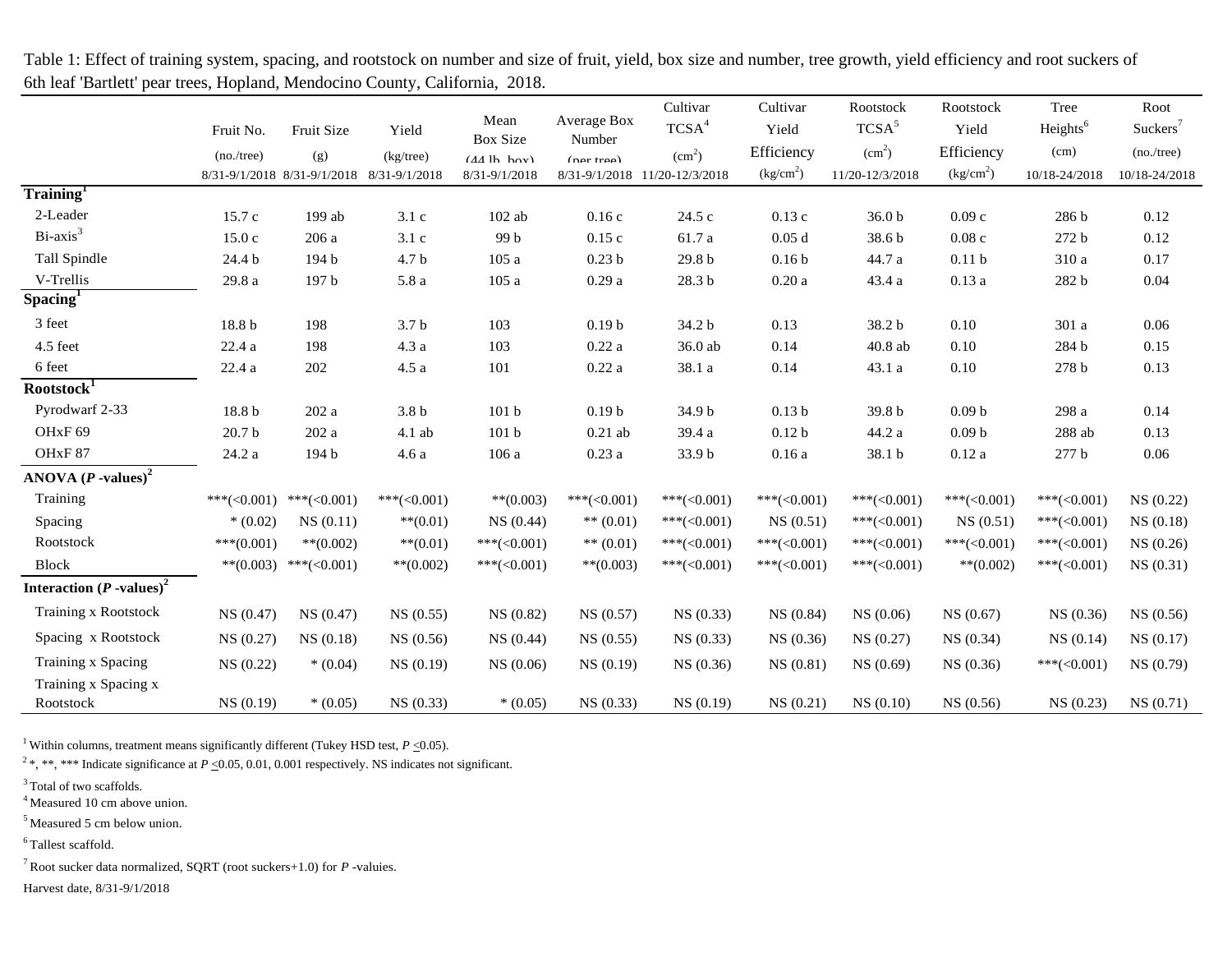|                                                                                                                    |                   |                              |                  | Cultivar           | Cultivar                        | Rootstock          | Rootstock                                 | Root                 |
|--------------------------------------------------------------------------------------------------------------------|-------------------|------------------------------|------------------|--------------------|---------------------------------|--------------------|-------------------------------------------|----------------------|
|                                                                                                                    | No. Fruit         | Fruit Size                   | Yield            | TCSA <sup>3</sup>  | Yield                           | TCSA <sup>4</sup>  | Yield                                     | Suckers <sup>5</sup> |
|                                                                                                                    | (no./tree)        | (g)                          | (kg/tree)        | (cm <sup>2</sup> ) | Efficiency                      | (cm <sup>2</sup> ) | Efficiency                                | (no./tree)           |
|                                                                                                                    | 8/26-27/2017      | 8/26-27/2017                 | 8/26-27/2017     | 10/27,11/1-2/2017  | (kg/cm <sup>2</sup> )           | 10/27,11/1-2/2017  | (kg/cm <sup>2</sup> )                     | 11/3/2017            |
| Training <sup>1</sup>                                                                                              |                   |                              |                  |                    |                                 |                    |                                           |                      |
| 2-Leader                                                                                                           | 9.3 <sub>b</sub>  | $229$ ab                     | 2.1c             | 19.9c              | 0.10c                           | 29.9 b             | $0.07$ bc                                 | 0.13                 |
| Bi-axis <sup>#</sup>                                                                                               | 7.9 <sub>b</sub>  | 238 a                        | 1.9c             | 51.7 a             | 0.04d                           | 32.8 b             | 0.06c                                     | 0.08                 |
| Tall Spindle                                                                                                       | 15.3 a            | $218\,\mathrm{b}$            | 3.3 <sub>b</sub> | 25.0 <sub>b</sub>  | 0.13 <sub>b</sub>               | 39.3 a             | 0.08 <sub>b</sub>                         | 0.08                 |
| V-Trellis                                                                                                          | 18.3a             | $240\ \rm{a}$                | 4.3a             | $24.0\ \mathrm{b}$ | $0.17\;a$                       | 39.2 a             | 0.11a                                     | 0.03                 |
| Spacing <sup>1</sup>                                                                                               |                   |                              |                  |                    |                                 |                    |                                           |                      |
| 3 feet                                                                                                             | 12.4              | 234                          | 2.9              | $28.8\,\mathrm{b}$ | $0.11$ ab                       | 33.7 b             | $0.08$ ab                                 | 0.14                 |
| 4.5 feet                                                                                                           | 11.8              | 228                          | 2.6              | 30.5 ab            | 0.10 <sub>b</sub>               | 35.5 ab            | 0.07 <sub>b</sub>                         | 0.03                 |
| 6 feet                                                                                                             | 13.8              | 233                          | $3.2\,$          | 31.2 a             | 0.12a                           | 36.6 a             | $0.08$ ab                                 | 0.08                 |
| Rootstock <sup>1</sup>                                                                                             |                   |                              |                  |                    |                                 |                    |                                           |                      |
| Pyrodwarf 2-33                                                                                                     | 8.1 c             | $231$ ab                     | 1.8c             | 27.7 b             | $0.08\ \mathrm{b}$              | 32.9 b             | 0.05c                                     | 0.11                 |
| OHxF <sub>69</sub>                                                                                                 | 11.9 <sub>b</sub> | 242 a                        | $2.8b$           | 33.3 a             | 0.09 <sub>b</sub>               | 39.2 a             | 0.07 <sub>b</sub>                         | 0.06                 |
| OHxF87                                                                                                             | 18.0a             | 222 b                        | 4.0a             | 29.4 b             | 0.15a                           | 33.8 b             | 0.11a                                     | 0.08                 |
| ANOVA $(P$ -values) <sup>2</sup>                                                                                   |                   |                              |                  |                    |                                 |                    |                                           |                      |
| Training                                                                                                           | ***(< $0.001$ )   | ***( $\langle 0.001 \rangle$ | ***(< $0.001$ )  | ***(< $0.001$ )    | ***(< $0.001$ )                 | ***(< $0.001$ )    | ***(< $0.001$ )                           | NS(0.61)             |
| Spacing                                                                                                            | NS (0.06)         | NS (0.39)                    | $*(0.02)$        | ** $(0.01)$        | $*(0.02)$                       | $*(0.02)$          | ** $(0.004)$                              | NS(0.30)             |
| Rootstock                                                                                                          |                   | ***(<0.001) ***(<0.001)      | ***(< $0.001$ )  | ***(< $0.001$ )    | ***(< $0.001$ )                 | $***(<0.001)$      | ***(< $0.001$ )                           | NS (0.87)            |
| <b>Block</b>                                                                                                       | $***(<0.001)$     | NS(0.22)                     | $***(<0.001)$    | ***(< $0.001$ )    | ***(< $0.001$ )                 | $***(<0.001)$      | ***(< $0.001$ )                           | $*(0.04)$            |
| Interaction $(P$ -values) <sup>2</sup>                                                                             |                   |                              |                  |                    |                                 |                    |                                           |                      |
| <b>Training x Rootstock</b>                                                                                        | NS(0.38)          | NS(0.45)                     | NS(0.35)         | NS(0.35)           | $*(0.03)$                       | $**$ (0.004)       | NS(0.37)                                  | NS(0.08)             |
| Spacing x Rootstock                                                                                                | NS(0.34)          | NS(0.08)                     | NS(0.45)         | NS(0.45)           | NS(0.78)                        | NS(0.10)           | NS(0.73)                                  | NS(0.67)             |
| Training x Spacing                                                                                                 | NS(0.62)          | NS(0.47)                     | NS(0.30)         | NS(0.35)           | $*(0.04)$                       | NS(0.55)           | NS(0.10)                                  | NS(0.79)             |
| Training x Spacing x Rootstock                                                                                     | $*(0.04)$         | NS(0.54)                     | $*(0.04)$        | NS(0.42)           | NS(0.21)                        | NS(0.26)           | NS(0.23)                                  | NS(0.08)             |
| <sup>1</sup> Within columns, treatment means significantly different (Tukey HSD test, $P \le 0.05$ ).              |                   |                              |                  |                    | $3$ Measured 10 cm above union. |                    | <sup>5</sup> Root sucker data normalized, |                      |
| <sup>2</sup> *, *** Indicate significance at $P \le 0.05, 0.01, 0.001$ respectively. NS indicates not significant. |                   |                              |                  |                    | $4$ Measured 5 cm below union.  |                    | SQRT(value+1) for $P$ -value.             |                      |

Table 2: Effect of training system, spacing, and rootstock on number and size of fruit, tree yield and growth, yield efficiency and root suckers of 5th leaf 'Bartlett' pear trees, Hopland, Mendocino County, California, 2017.

# Total of two scaffolds Harvest date, 8/26-27/2017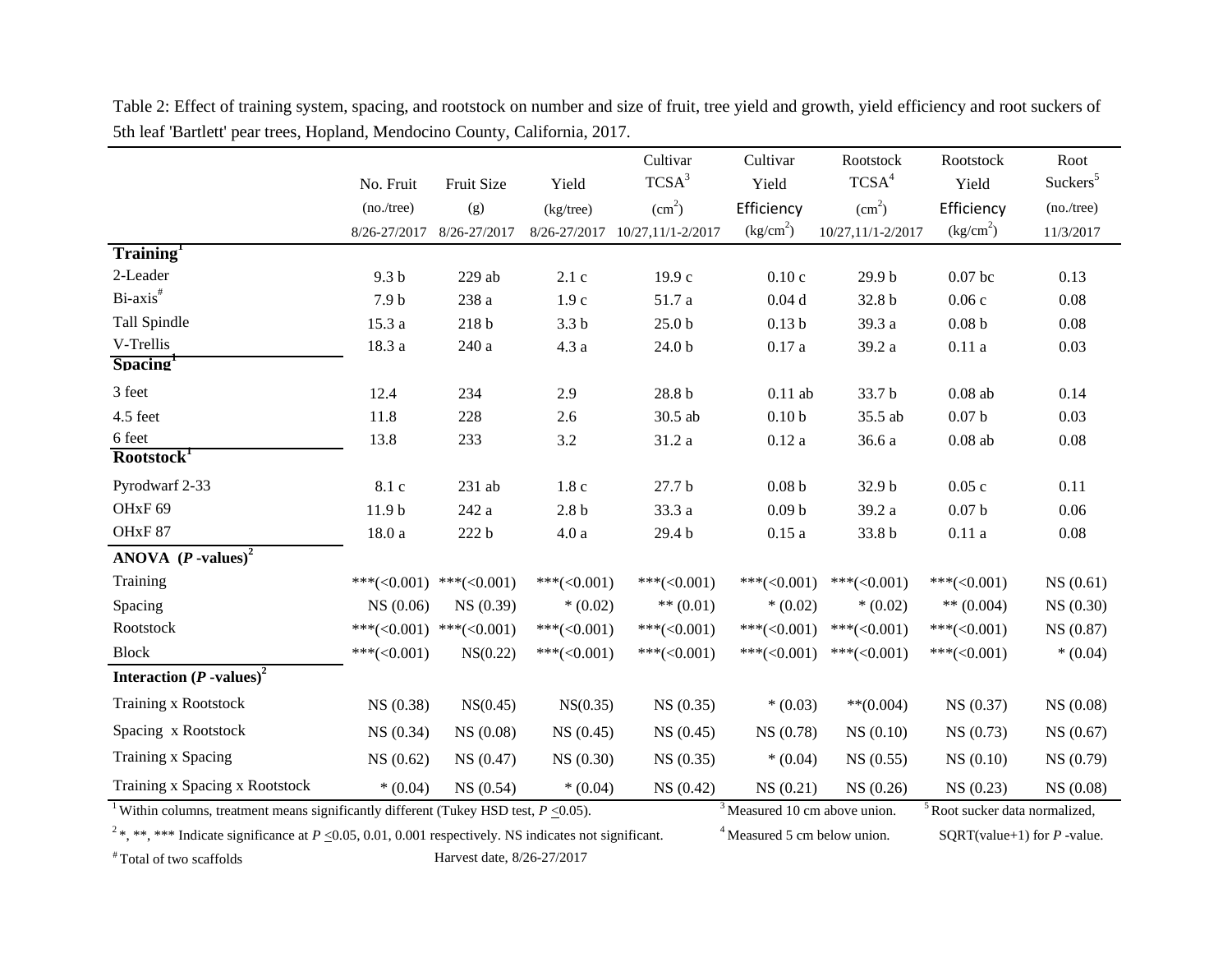|                                        |                 |                         |                   |                        | Average                             |                        | Average                             |                      |
|----------------------------------------|-----------------|-------------------------|-------------------|------------------------|-------------------------------------|------------------------|-------------------------------------|----------------------|
|                                        |                 |                         |                   | 2018                   | Cumulative                          | 2018                   | Cumulative                          |                      |
|                                        | Average         | Average                 | Average           | Cultivar               | Cultivar                            | Rootstock              | Rootstock                           | Root                 |
|                                        | Fruit No.       | Fruit Size <sup>3</sup> | Yield             | <b>TCSA</b>            | Yield Efficiency <sup>4</sup>       | <b>TCSA</b>            | Yield Efficiency <sup>4</sup>       | Suckers <sup>5</sup> |
|                                        | (per tree)      | (g)                     | (kg/tree)         | $\text{(cm}^2\text{)}$ | $\frac{\text{kg/cm}^2}{\text{m}^2}$ | $\text{(cm}^2\text{)}$ | $\frac{\text{kg/cm}^2}{\text{m}^2}$ | $(no$ /tree $)$      |
| Training <sup>1</sup>                  |                 |                         |                   |                        |                                     |                        |                                     |                      |
| 2-Leader                               | 34 b            | $200\;ab$               | 6.8c              | 24.5 c                 | 0.28c                               | 36.0 <sub>b</sub>      | 0.19c                               | 0.59                 |
| $Bi-axis3$                             | 31 b            | 206 a                   | 6.3c              | 61.7 a                 | 0.11d                               | 38.6 b                 | 0.17c                               | 0.39                 |
| Tall Spindle                           | 61 a            | 186 c                   | 11.5 <sub>b</sub> | 29.8 <sub>b</sub>      | 0.39 <sub>b</sub>                   | 44.7 a                 | 0.26 <sub>b</sub>                   | 0.40                 |
| V-Trellis                              | 68 a            | 196 b                   | 13.5 a            | 28.3 b                 | 0.46a                               | 43.4 a                 | 0.30a                               | 0.27                 |
| $S$ pacing <sup>1</sup>                |                 |                         |                   |                        |                                     |                        |                                     |                      |
| 3 feet                                 | 45              | 200a                    | 8.9 <sub>b</sub>  | 34.2 b                 | 0.31                                | 38.2 b                 | 0.23                                | 0.40                 |
| 4.5 feet                               | 48              | 194 b                   | 9.3 ab            | 36.0 ab                | 0.30                                | 40.8 ab                | 0.22                                | 0.38                 |
| 6 feet                                 | 52              | 196 ab                  | 10.3a             | 38.1 a                 | 0.32                                | 43.1 a                 | 0.24                                | 0.45                 |
| Rootstock <sup>1</sup>                 |                 |                         |                   |                        |                                     |                        |                                     |                      |
| Pyrodwarf 2-33                         | 33 c            | 203a                    | 6.7 c             | 34.9 b                 | 0.23c                               | 39.8 b                 | 0.17c                               | 0.45                 |
| OHxF <sub>69</sub>                     | 49 b            | 196 b                   | 9.6 <sub>b</sub>  | 39.4 a                 | 0.28 <sub>b</sub>                   | 44.2 a                 | 0.21 <sub>b</sub>                   | 0.37                 |
| OHxF87                                 | 64 a            | 192 b                   | 12.3a             | 33.9 b                 | 0.42a                               | 38.1 b                 | 0.31a                               | 0.41                 |
| ANOVA $(P$ -values) <sup>2</sup>       |                 |                         |                   |                        |                                     |                        |                                     |                      |
| Training                               | $***(<0.001)$   | $***(<0.001)$           | ***(< $0.001$ )   | $***(<0.001)$          | ***(< $0.001$ )                     | ***(< $0.001$ )        | ***(< $0.001$ )                     | NS (0.29)            |
| Spacing                                | NS(0.10)        | $*(0.05)$               | $*(0.03)$         | ***(< $0.001$ )        | NS (0.46)                           | $***(0.001)$           | NS(0.31)                            | NS(0.60)             |
| Rootstock                              | ***(< $0.001$ ) | $***(<0.001)$           | $***(<0.001)$     | ***(< $0.001$ )        | ***(< $0.001$ )                     | ***(< $0.001$ )        | ***(< $0.001$ )                     | NS(0.63)             |
| <b>Block</b>                           | $***(<0.001)$   | $***(<0.001)$           | ***(< $0.001$ )   | ***(< $0.001$ )        | ***(< $0.001$ )                     | $***(<0.001)$          | ***(< $0.001$ )                     | $*(0.04)$            |
| Interaction $(P$ -values) <sup>2</sup> |                 |                         |                   |                        |                                     |                        |                                     |                      |
| <b>Training x Rootstock</b>            | ** $(0.004)$    | NS(0.79)                | $*(0.02)$         | NS(0.33)               | ***(< $0.001$ )                     | NS(0.06)               | $*(0.04)$                           | NS(0.46)             |
| Spacing x Rootstock                    | NS(0.06)        | NS(0.10)                | NS(0.16)          | NS(0.33)               | NS (0.59)                           | NS(0.27)               | NS(0.77)                            | NS (0.36)            |
| Training x Spacing                     | NS(0.30)        | NS(0.51)                | NS (0.20)         | NS(0.36)               | NS (0.94)                           | NS(0.69)               | NS(0.26)                            | NS (0.70)            |
| Training x Spacing x Rootstock         | ** $(0.01)$     | $*(0.05)$               | $*(0.03)$         | NS(0.19)               | NS (0.73)                           | NS(0.10)               | NS(0.27)                            | NS(0.74)             |

Table 3: Cumulative effect of training system, spacing, and rootstock on number and size of fruit, tree yield and growth, yield efficiency and root suckers of 6th leaf 'Bartlett' pear trees, Hopland, Mendocino County, California, 2013-2018.

<sup>2</sup>\*, \*\*\* Indicate significance at  $P \le 0.05$ , 0.01, 0.001 respectively. NS indicates not significant.

 $3$  Average fruit size 2014 to 2018.

 $4B$ ased on cumulative yield (2014-18) and final TCSA (2018).

<sup>5</sup>Root sucker data normalized, SQRT(root suckers+1.0) for *P* -values.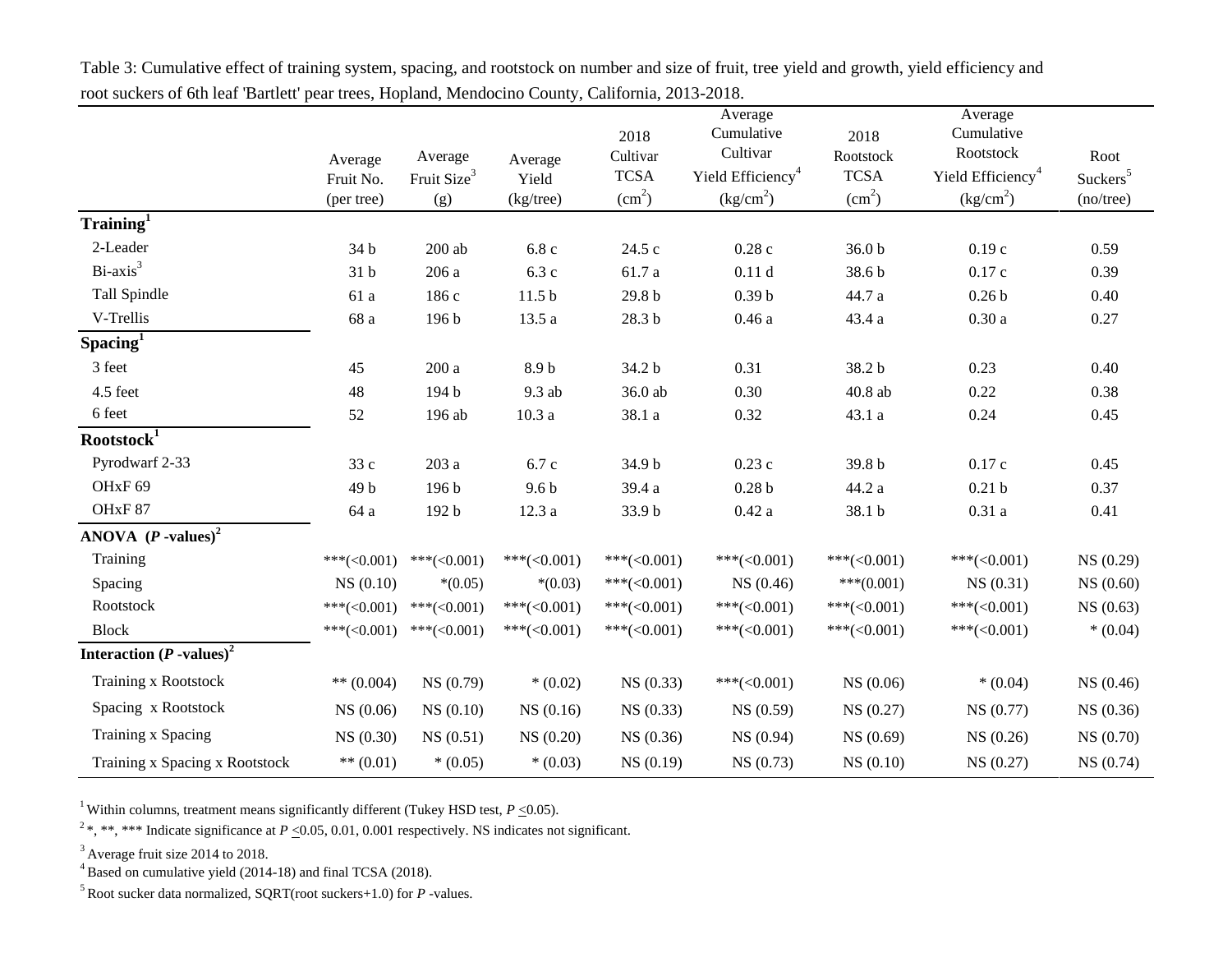|                                               | Dropped or Removed<br>Fruit No.<br>(per<br>$5/25 -$<br>tree) |  | Total Dropped or<br>Removed and<br>Harvest Fruit No. | % Dropped or<br>Removed Fruit No.<br>(per tree)<br>$5/25 -$ |  |
|-----------------------------------------------|--------------------------------------------------------------|--|------------------------------------------------------|-------------------------------------------------------------|--|
|                                               | 8/24/2018                                                    |  | (per tree)                                           | 8/24/2018                                                   |  |
| Training <sup>+</sup>                         |                                                              |  |                                                      |                                                             |  |
| 2-Leader                                      | 26 <sub>b</sub>                                              |  | 41 bc                                                | 58.8 a                                                      |  |
| Bi-axis <sup>#</sup>                          | 19 <sub>b</sub>                                              |  | 34 c                                                 | 50.9 <sub>b</sub>                                           |  |
| <b>Tall Spindle</b>                           | 21 <sub>b</sub>                                              |  | 46 b                                                 | 44.2 c                                                      |  |
| V-Trellis                                     | 42 a                                                         |  | 72 a                                                 | 53.4 ab                                                     |  |
| Spacing <sup>r</sup>                          |                                                              |  |                                                      |                                                             |  |
| 3 feet                                        | 25                                                           |  | 44 b                                                 | 53.3                                                        |  |
| 4.5 feet                                      | 27                                                           |  | $50$ ab                                              | 50.3                                                        |  |
| 6 feet                                        | 29                                                           |  | 51 a                                                 | 52.0                                                        |  |
| Rootstock <sup>1</sup>                        |                                                              |  |                                                      |                                                             |  |
| Pyrodwarf 2-33                                | 22 <sub>b</sub>                                              |  | 40 <sub>b</sub>                                      | 49.0 b                                                      |  |
| OHxF <sub>69</sub>                            | 31 a                                                         |  | 51 a                                                 | 56.4 a                                                      |  |
| OHxF87                                        | 29 a                                                         |  | 53 a                                                 | 50.1 <sub>b</sub>                                           |  |
| ANOVA $(P$ -values) <sup>2</sup>              |                                                              |  |                                                      |                                                             |  |
| Training                                      | $***(<0.001)$                                                |  | ***(< $0.001$ )                                      | ***(< $0.001$ )                                             |  |
| Spacing                                       | NS (0.20)                                                    |  | ** $(0.01)$                                          | NS(0.21)                                                    |  |
| Rootstock                                     | $***(<0.001)$                                                |  | $***(<0.001)$                                        | $**$ (0.003)                                                |  |
| <b>Block</b>                                  | $***(<0.001)$                                                |  | ***(< $0.001$ )                                      | $**$ (0.002)                                                |  |
| <b>Interaction</b> $(P$ -values) <sup>2</sup> |                                                              |  |                                                      |                                                             |  |
| Training x Rootstock                          | NS(0.35)                                                     |  | NS(0.19)                                             | NS (0.84)                                                   |  |
| Spacing x Rootstock                           | NS(0.10)                                                     |  | NS (0.06)                                            | NS(0.10)                                                    |  |
| Training x Spacing                            | NS (0.46)                                                    |  | NS (0.66)                                            | NS (0.50)                                                   |  |
| Training x Spacing x Rootstock                | NS(0.33)                                                     |  | NS(0.22)                                             | NS(0.31)                                                    |  |

Table 4: Effect of training system, spacing, and rootstock on dropped or removed fruit number and % dropped or removed fruit as compared to total harvested fruit number of 6th leaf 'Bartlett' pear trees, Hopland, Mendocino County, California, 2018.

<sup>2\*</sup>, \*\*, \*\*\* Indicate significance at  $P \le 0.05$ , 0.01, 0.001 respectively. NS indicates not significant.

# Total of two scaffolds

Harvest date: 8/31-9/1/2018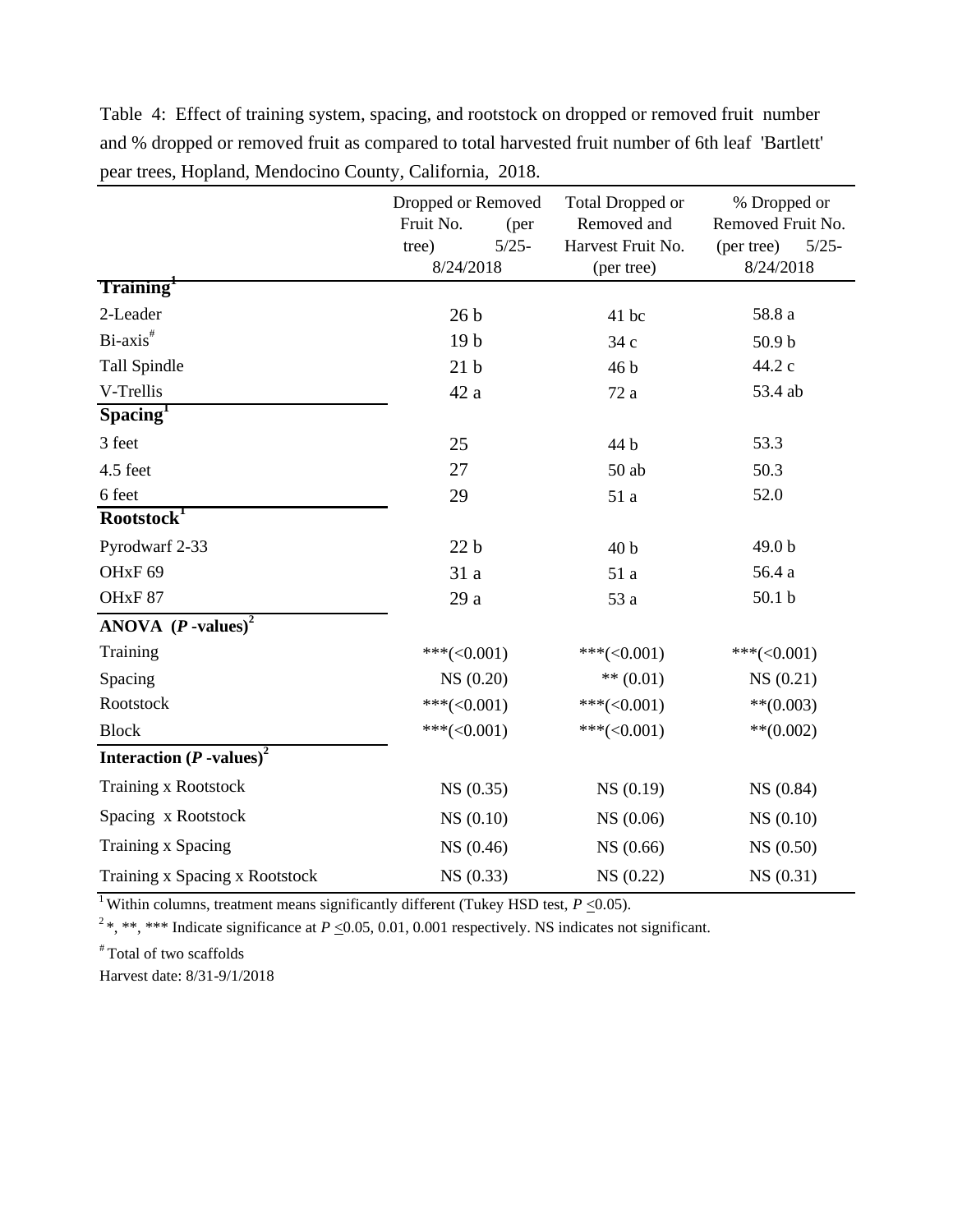|                                                    | Dropped and Removed Fruit (% / per tree) |                     |                   |                   |  |  |  |
|----------------------------------------------------|------------------------------------------|---------------------|-------------------|-------------------|--|--|--|
|                                                    | $6/10 - 11/2015$                         | 6/6 & 17/2016       | 6/26 & 7/6/2017   | 5/25-8/24/2018    |  |  |  |
| Training <sup>T</sup>                              |                                          |                     |                   |                   |  |  |  |
| 2-Leader                                           | 18.9 a                                   | 3.3 <sub>b</sub>    | 14.7 b            | 58.8 a            |  |  |  |
| Bi-axis                                            | 18.5 a                                   | 0.1 <sub>b</sub>    | 15.5 <sub>b</sub> | 50.9 <sub>b</sub> |  |  |  |
| Tall Spindle                                       | 4.3 <sub>b</sub>                         | 18.5 a              | 23.1 a            | 44.2 c            |  |  |  |
| V-Trellis                                          | 5.4 <sub>b</sub>                         | 3.0 <sub>b</sub>    | 6.6c              | 53.4 ab           |  |  |  |
| $S$ pacing $T$                                     |                                          |                     |                   |                   |  |  |  |
| 3 feet                                             | 14.4                                     | 7.2                 | 14.4              | 53.3              |  |  |  |
| 4.5 feet                                           | 10.0                                     | 7.0                 | 13.6              | 50.3              |  |  |  |
| 6 feet                                             | 11.1                                     | 4.4                 | 17.0              | 52.0              |  |  |  |
| Rootstock <sup>1</sup>                             |                                          |                     |                   |                   |  |  |  |
| Pyrodwarf 2-33                                     | 13.0                                     | 4.6                 | 12.4 <sub>b</sub> | 49.0 b            |  |  |  |
| OH <sub>xF</sub> 69                                | 13.1                                     | 6.9                 | 18.4 a            | 56.4 a            |  |  |  |
| OHxF87                                             | 9.3                                      | 7.1                 | 14.2 ab           | 50.1 <sub>b</sub> |  |  |  |
| $\overline{\text{ANOVA}^2(P \cdot \text{values})}$ |                                          |                     |                   |                   |  |  |  |
| Training                                           | $***(<0.0001)$                           | *** $(<0.001)$      | *** $(<0.001)$    | $***(<0.001)$     |  |  |  |
| Spacing                                            | NS(0.08)                                 | NS(0.67)            | NS(0.28)          | NS(0.21)          |  |  |  |
| Rootstock                                          | NS(0.13)                                 | NS(0.83)            | $*(0.02)$         | $**$ (0.003)      |  |  |  |
| <b>Block</b>                                       | NS(0.11)                                 | NS(0.06)            | NS(0.34)          | $**$ (0.002)      |  |  |  |
| Interaction <sup>2</sup> $P$ -values               |                                          |                     |                   |                   |  |  |  |
| Training x Rootstock                               | NS(0.33)                                 | NS(0.49)            | $*(0.05)$         | NS (0.84)         |  |  |  |
| Spacing x Rootstock                                | $*(0.02)$                                | NS(0.30)            | NS(0.32)          | NS(0.10)          |  |  |  |
| Training x Spacing                                 | NS(0.19)                                 | NS(0.67)            | $** (0.01)$       | NS(0.50)          |  |  |  |
| Training x Spacing x Rootstock                     | NS (0.84)                                | $\sim$ <sup>3</sup> | NS (0.38)         | NS (0.31)         |  |  |  |

Table 5: Effect of training system, spacing, and rootstock on the amount of fruit dropped or removed from 'Bartlett' pear 3rd, 4th, 5th, and 6th leaf trees, Hopland, Mendocino County, California, 2015-2018.

<sup>2</sup>\*, \*\*, \*\*\* Indicate significance at  $P \le 0.05$ , 0.01, and 0.001 respectively. NS indicates not significant.

<sup>3</sup> Insufficient replicated data.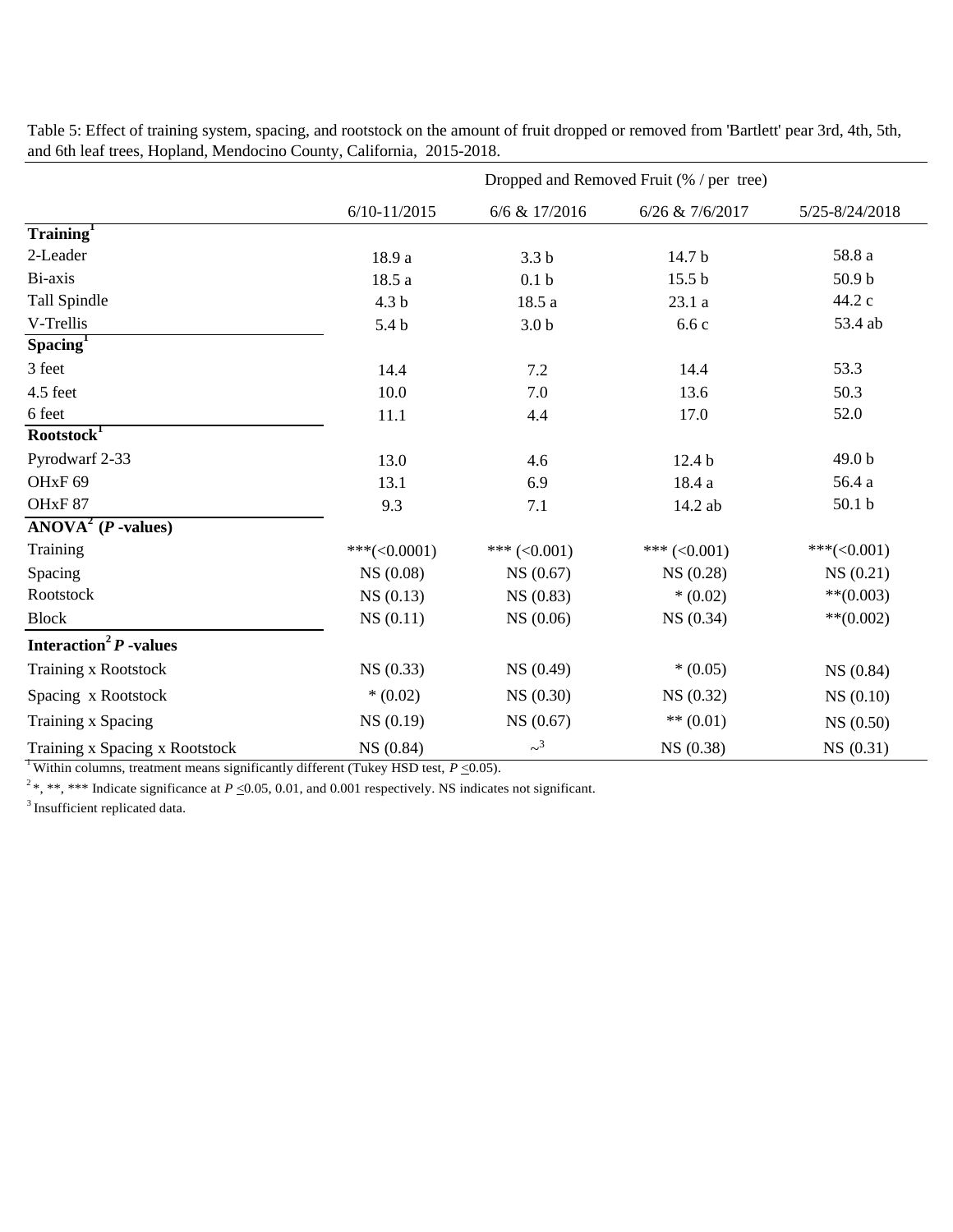| Table 6: Effect of training system, spacing, and rootstock on firmness   |
|--------------------------------------------------------------------------|
| and soluble solids of 6th leaf 'Bartlett' pear trees, Hopland, Mendocino |
| County, California, 2018.                                                |

|                                        | Firmness<br>(kg. of force) | Soluble Solids |
|----------------------------------------|----------------------------|----------------|
| Training <sup>1</sup>                  |                            | (°Brix)        |
| 2-Leader                               |                            |                |
|                                        | 7.9 bc                     | 13.3           |
| Bi-axis <sup>#</sup>                   | 8.4 a                      | 13.3           |
| Tall Spindle                           | 8.6 ab                     | 13.4           |
| V-Trellis                              | 7.6c                       | 13.5           |
| Average                                | 8.1                        | 13.4           |
| S <sub>pacing</sub>                    |                            |                |
| 3 feet                                 | 8.0                        | 13.4           |
| 4.5 feet                               | 8.0                        | 13.4           |
| 6 feet                                 | 8.0                        | 13.3           |
| Average                                | 8.0                        | 13.4           |
| Rootstock <sup>1</sup>                 |                            |                |
| Pyrodwarf 2-33                         | 8.1                        | 13.3           |
| OH <sub>xF</sub> 69                    | 8.1                        | 13.2           |
| OH <sub>xF</sub> 87                    | 7.9                        | 13.5           |
| Average                                | 8.0                        | 13.3           |
| ANOVA $(P$ -values) <sup>2</sup>       |                            |                |
| Training                               | *** $(<0.001)$             | NS(0.24)       |
| Spacing                                | NS (0.96)                  | NS (0.24)      |
| Rootstock                              | NS (0.09)                  | NS (0.06)      |
| <b>Block</b>                           | NS(0.10)                   | ** $(0.002)$   |
| Interaction $(P$ -values) <sup>2</sup> |                            |                |
| <b>Training x Rootstock</b>            | NS (0.61)                  | NS(0.61)       |
| Spacing x Rootstock                    | NS (0.40)                  | NS(0.15)       |
| Training x Spacing                     | NS (0.07)                  | NS(0.51)       |
| Training x Spacing x Rootstock         | NS(0.12)                   | NS (0.83)      |

<sup>2</sup>\*\*, \*\*\* Indicate significance at  $P \le 0.01$  and 0.001 respectively. NS indicates not significant.

# Total of two scaffolds

Harvest date, 8/31-9/1/2018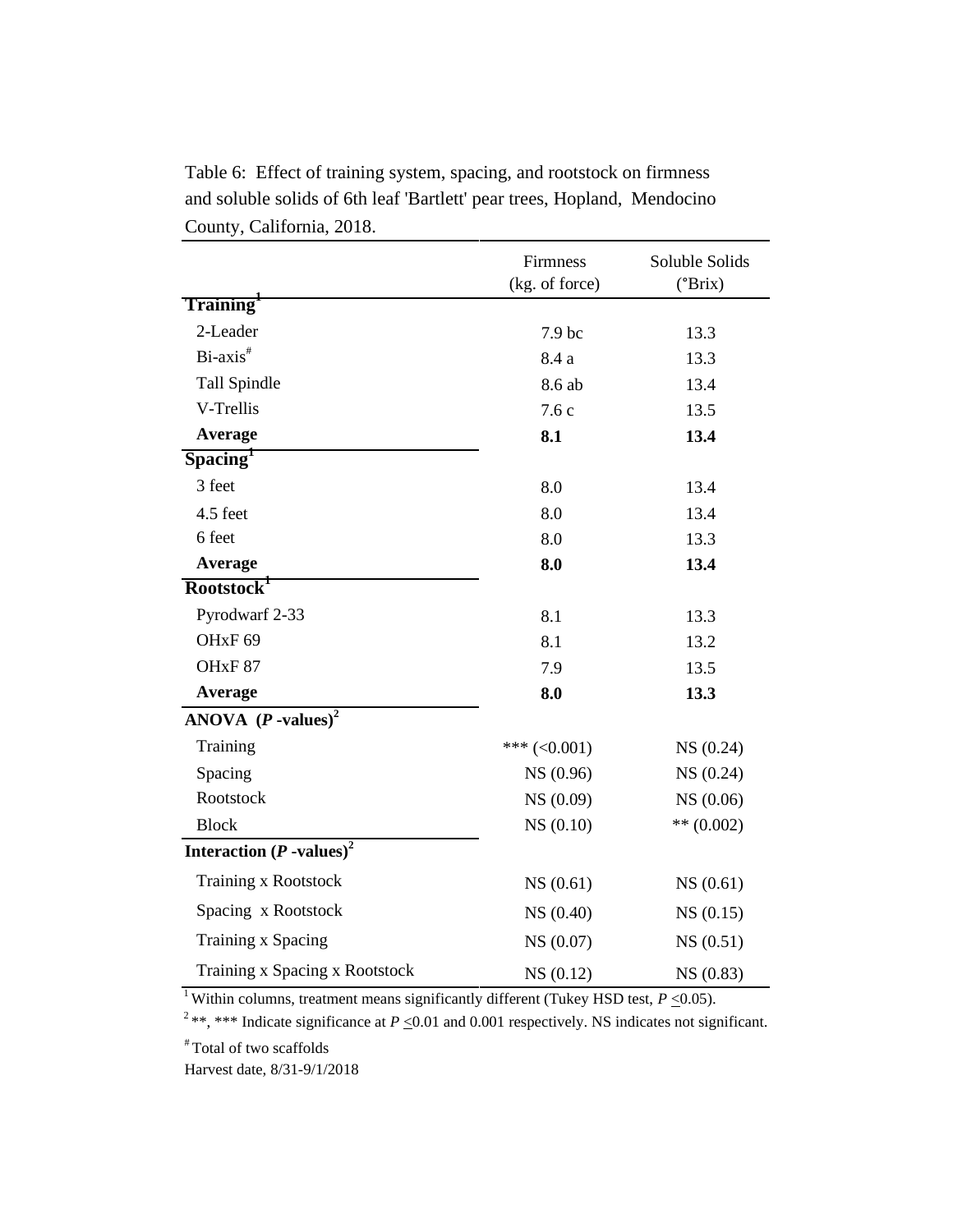|                                      |                  |                     | Firmness (kg. force) |                | Soluble Solids (°Brix) |                     |                   |               |
|--------------------------------------|------------------|---------------------|----------------------|----------------|------------------------|---------------------|-------------------|---------------|
|                                      | $8/12 - 13/2015$ | 8/8/2016            | 8/26-27/2017         | 8/31-9/1/2018  | 8/12-13/2015           | 8/8/2016            | 8/26-27/2017      | 8/31-9/1/2018 |
| $\mathrm{Training}^1$                |                  |                     |                      |                |                        |                     |                   |               |
| 2-Leader                             | 9.4 ab           | $8.8\,$             | 8.6a                 | 7.9 bc         | 14.1                   | 12.9 a              | 13.1 ab           | 13.3          |
| Bi-axis                              | 9.5a             | 8.7                 | 8.5a                 | 8.4 a          | 13.9                   | 12.2 <sub>b</sub>   | 12.7 <sub>b</sub> | 13.3          |
| Tall Spindle                         | 9.4 ab           | 8.5                 | 8.4 a                | 8.3 ab         | 14                     | 12.5 ab             | 12.8 <sub>b</sub> | 13.4          |
| V-Trellis                            | 9.1 <sub>b</sub> | 8.6                 | 7.9 <sub>b</sub>     | 7.6c           | 14.1                   | 12.8a               | 13.2 a            | 13.5          |
| $S$ pacing <sup>1</sup>              |                  |                     |                      |                |                        |                     |                   |               |
| 3 feet                               | 9.4              | 8.6                 | 8.3                  | 8.0            | 13.9                   | 12.6 ab             | 13.0              | 13.4          |
| 4.5 feet                             | 9.3              | 8.6                 | 8.3                  | 8.0            | 14.1                   | 12.4 <sub>b</sub>   | 12.9              | 13.4          |
| 6 feet                               | 9.4              | 8.7                 | 8.5                  | 8.0            | 14.1                   | 12.9a               | 13.0              | 13.3          |
| Rootstock <sup>T</sup>               |                  |                     |                      |                |                        |                     |                   |               |
| Pyrodwarf 2-33                       | 9.5              | 8.7                 | 8.5                  | 8.1            | 13.7 b                 | 12.3 <sub>b</sub>   | 12.8 <sub>b</sub> | 13.3          |
| OH <sub>xF</sub> 69                  | 9.3              | 8.6                 | 8.4                  | 8.1            | 14.0 ab                | 12.6 ab             | 13.0 ab           | 13.2          |
| OHxF87                               | 9.2              | 8.7                 | 8.3                  | 7.9            | 14.4 a                 | 12.9a               | 13.2 a            | 13.5          |
| $ANOVA2$ ( <i>P</i> -values)         |                  |                     |                      |                |                        |                     |                   |               |
| Training                             | $*(0.02)$        | NS(0.24)            | *** $(<0.001)$       | *** $(<0.001)$ | NS(0.53)               | ** $(0.002)$        | ** $(0.01)$       | NS(0.61)      |
| Spacing                              | NS (0.82)        | NS(0.44)            | NS (0.56)            | NS (0.96)      | NS(0.64)               | $** (0.01)$         | NS (0.91)         | NS(0.24)      |
| Rootstock                            | NS(0.19)         | NS(0.85)            | NS(0.15)             | NS(0.09)       | $***(0.01)$            | *** $(0.001)$       | ** $(0.01)$       | NS(0.06)      |
| <b>Block</b>                         | $*(0.03)$        | $*(0.04)$           | NS(0.40)             | NS(0.10)       | $*(0.03)$              | NS(0.36)            | $*(0.02)$         | ** $(0.002)$  |
| Interaction <sup>2</sup> $P$ -values |                  |                     |                      |                |                        |                     |                   |               |
| <b>Training x Rootstock</b>          | NS(0.54)         | NS(0.07)            | NS(0.47)             | NS(0.61)       | $***(0.01)$            | NS (0.39)           | NS(0.90)          | NS(0.61)      |
| Spacing x Rootstock                  | NS(0.56)         | NS(0.15)            | NS (0.82)            | NS(0.40)       | NS(0.18)               | NS(0.91)            | NS(0.18)          | NS(0.15)      |
| Training x Spacing                   | NS(0.28)         | NS (0.92)           | *** $(<0.001)$       | NS (0.07)      | NS(0.13)               | NS(0.23)            | NS (0.97)         | NS(0.51)      |
| Training x Spacing x Rootstock       | NS(0.43)         | $\sim$ <sup>3</sup> | NS(0.51)             | NS(0.12)       | NS(0.18)               | $\sim$ <sup>3</sup> | NS(0.67)          | NS(0.83)      |

Table 7: Effect of training system, spacing, and rootstock on firmness and soluble solids of 3rd-6th leaf 'Bartlett' pear trees, Hopland, Mendocino County, California, 2015-2018.

<sup>1</sup> Within columns, treatment means significantly different (Tukey HSD test,  $P \le 0.05$ ).

<sup>2</sup>\*, \*\*,\*\*\* Indicate significance at  $P \le 0.05$ , 0.01, and 0.001 respectively. NS indicates not significant.

<sup>3</sup> Insufficiendt data for interaction.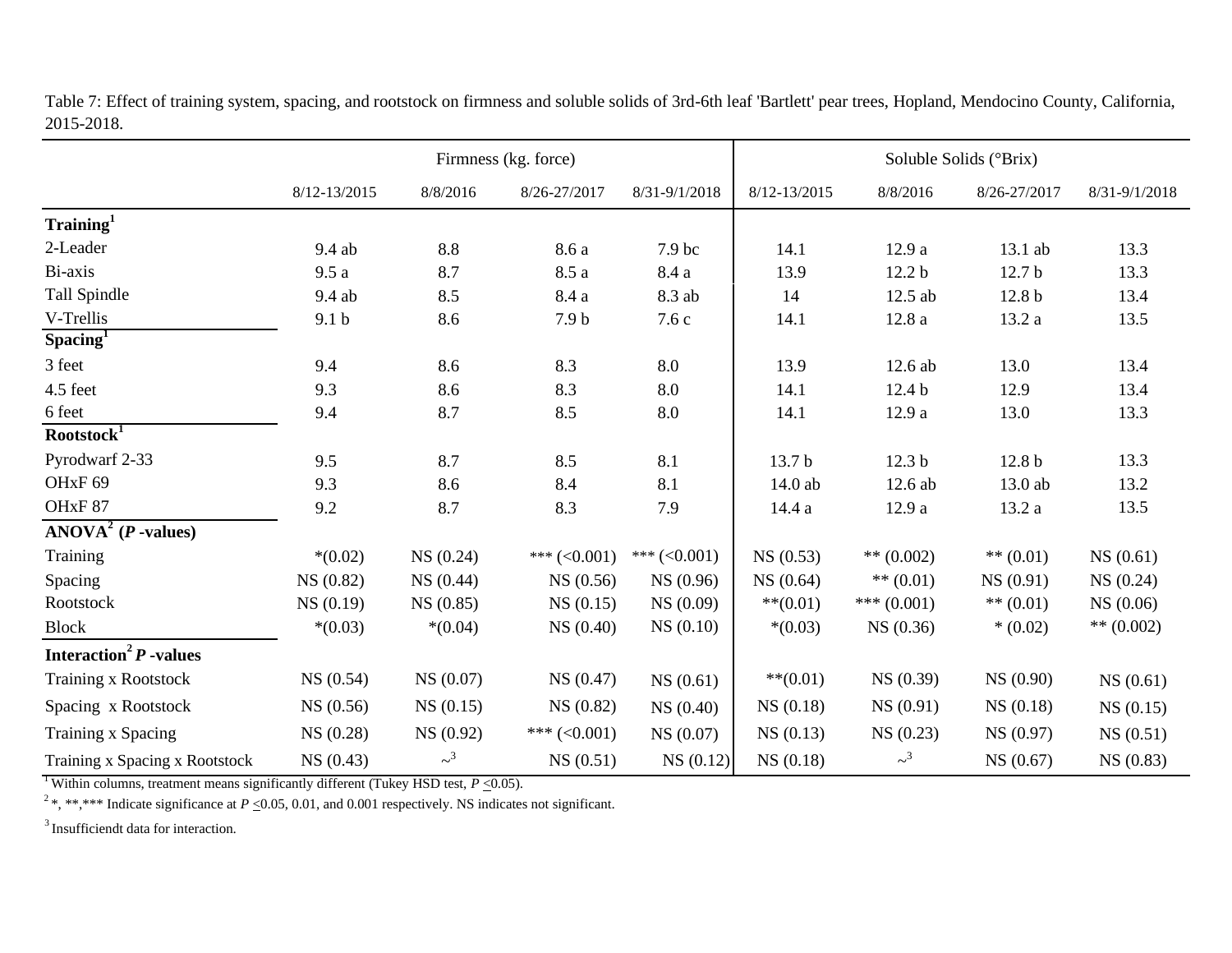|                                  |                 |                 |                 | Cultivar               | Cultivar              | Rootstock         | Rootstock               | Tree             | Root        |
|----------------------------------|-----------------|-----------------|-----------------|------------------------|-----------------------|-------------------|-------------------------|------------------|-------------|
|                                  | Fruit No.       | Fruit Size      | Yield           | TCSA <sup>3</sup>      | Yield Efficiency      | TCSA <sup>4</sup> | <b>Yield Efficiency</b> | Heights          | Suckers     |
|                                  | (no./tree)      | (g)             | $(kg$ /tree)    | $\text{(cm}^2\text{)}$ | (kg/cm <sup>2</sup> ) | $\text{cm}^2$ )   | (kg/cm <sup>2</sup> )   | (cm)             | (no./tree)  |
| Treatment <sup>*</sup>           | $8/31 - 9/1/18$ | $8/31 - 9/1/18$ | $8/31 - 9/1/18$ | 12/3/18                |                       | 12/3/18           |                         | 10/23/18         | 10/23/18    |
| OH <sub>xF</sub> 69              | 145             | 174             | 25.7            | 39.0a                  | 0.63                  | 60.0a             | 0.41                    | 278 a            | 0.0         |
| OHxF87                           | 126             | 162             | 20.1            | 31.3 <sub>b</sub>      | 0.66                  | 50.4 <sub>b</sub> | 0.40                    | 241 <sub>b</sub> | 0.0         |
| ANOVA $(P$ -values) <sup>2</sup> |                 |                 |                 |                        |                       |                   |                         |                  |             |
| Treatment                        | NS(0.33)        | NS(0.13)        | NS(0.15)        | $** (0.01)$            | NS(0.66)              | $*(0.02)$         | NS(0.89)                | $** (0.01)$      | $\thicksim$ |
| <b>Block</b>                     | NS(0.43)        | NS(0.09)        | NS(0.31)        | $*(0.04)$              | *** $(0.001)$         | $*(0.02)$         | ** $(0.002)$            | $** (0.01)$      | $\thicksim$ |

Table 8: Effect of rootstock on fruit number and size, tree vigor, yield efficiency and root suckers of completely unpruned 3rd to 6th leaf 'Bartlett' pear trees, Hopland, Mendocino County, California, 2018.

<sup>2</sup>\*, \*\*, \*\*\* Indicate significance at *P* <0.05, 0.01, and 0.001 respectively. NS indicates not significant.

<sup>3</sup> Measured 10 cm above union.

<sup>4</sup> Measured 5 cm below union.

Harvest date: 9/1-4/18

|                                  |            |                   |              | Cultivar           | Cultivar              | Rootstock         | Rootstock               | Root                  |
|----------------------------------|------------|-------------------|--------------|--------------------|-----------------------|-------------------|-------------------------|-----------------------|
|                                  | No. Fruit  | <b>Fruit Size</b> | Yield        | TCSA <sup>3</sup>  | Yield Efficiency      | TCSA <sup>4</sup> | <b>Yield Efficiency</b> | <b>Suckers</b>        |
|                                  | (no./tree) | (g)               | $(kg$ /tree) | (cm <sup>2</sup> ) | (kg/cm <sup>2</sup> ) | $\text{cm}^2$ )   | (kg/cm <sup>2</sup> )   | (no./tree)            |
| Treatment <sup>1</sup>           | 8/26/17    | 8/26/17           | 8/26/17      | 11/1/2017          |                       | 11/1/2017         |                         | 11/1/2017             |
| OH <sub>x</sub> F <sub>69</sub>  | 59         | 213a              | 12.4         | 32.1a              | 0.38                  | 54.6 a            | 0.23a                   | 0.0                   |
| OHxF87                           | 65         | 191 <sub>b</sub>  | 12.2         | 26.9 <sub>b</sub>  | 0.46                  | 43.2 <sub>b</sub> | 0.28 <sub>b</sub>       | 0.0                   |
| ANOVA $(P$ -values) <sup>2</sup> |            |                   |              |                    |                       |                   |                         |                       |
| Treatment                        | NS(0.48)   | $*(0.02)$         | NS (0.89)    | $*(0.03)$          | NS(0.11)              | $** (0.01)$       | $*(0.04)$               | $\tilde{\phantom{a}}$ |
| <b>Block</b>                     | NS(0.10)   | $*(0.02)$         | NS(0.64)     | NS(0.14)           | NS(0.66)              | NS(0.40)          | NS(0.60)                | $\thicksim$           |

Table 9: Effect of rootstock on fruit number and size, tree vigor, yield efficiency and root suckers of completely unpruned 3rd to 5th leaf 'Bartlett' pear trees, Hopland, Mendocino County, California, 2017.

<sup>1</sup>Within columns, treatment means significantly different (Tukey HSD test,  $P \le 0.05$ ).

<sup>2</sup>\*, \*\* Indicate significance at *P* <0.05 and 0.01 respectively. NS indicates not significant.

<sup>3</sup> Measured 10 cm above union.

<sup>4</sup> Measured 5 cm below union.

Harvest date: 8/26/17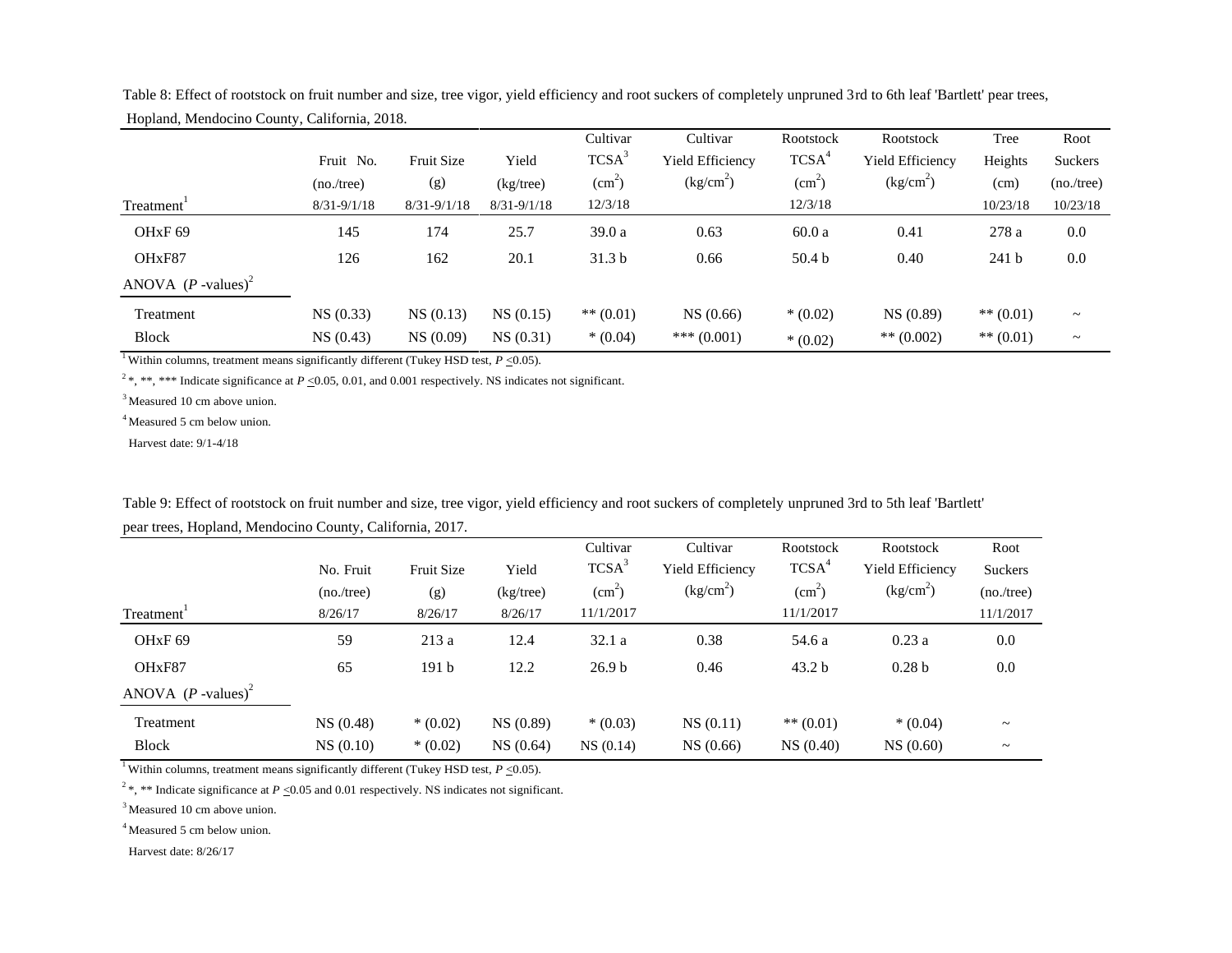|                                  | Average<br>Fruit No. | Average<br>Fruit Size | Average<br>Cumulative | 2018 Cultivar             | Cultivar<br>Yield Efficiency <sup>4</sup> | Rootstock<br><b>TCSA</b> | Rootstock<br>Yield Efficiency <sup>4</sup> | Root<br>Suckers       |
|----------------------------------|----------------------|-----------------------|-----------------------|---------------------------|-------------------------------------------|--------------------------|--------------------------------------------|-----------------------|
| Treatment <sup>1</sup>           | (per tree)           | (g)                   | Yield (kg)            | $TCSA$ (cm <sup>2</sup> ) | $(kg/cm^2)$                               | (cm <sup>2</sup> )       | (kg/cm <sup>2</sup> )                      | (no./tree)            |
| OH <sub>xF</sub> 69              | 268                  | 181                   | 48.0                  | 39.0 a                    | 1.62                                      | 60.0a                    | 0.81                                       | 0.0                   |
| OH <sub>xF87</sub>               | 249                  | 166                   | 41.8                  | 31.3 <sub>b</sub>         | 1.18                                      | 50.4 <sub>b</sub>        | 0.84                                       | 0.0                   |
| ANOVA $(P$ -values) <sup>2</sup> |                      |                       |                       |                           |                                           |                          |                                            |                       |
| Treatment                        | NS (0.47)            | NS (0.08)             | NS(0.20)              | $** (0.01)$               | NS(0.16)                                  | $*(0.02)$                | NS(0.54)                                   | $\tilde{\phantom{a}}$ |
| <b>Block</b>                     | NS (0.56)            | NS(0.41)              | NS(0.38)              | $*(0.04)$                 | *** $(<0.001)$                            | $*(0.02)$                | *** $(<0.001)$                             | $\tilde{\phantom{a}}$ |

Table 10: Cumulative effect of rootstock on fruit number and size, tree vigor, yield efficiency and root suckers of completely unpruned 3rd to 6th leaf 'Bartlett' pear trees, Hopland, Mendocino County, California, 2013-2018.

<sup>1</sup> Within columns, treatment means significantly different (Duncan Multiple Range test,  $P < 0.05$ ).

<sup>2</sup>\*, \*\*, \*\*\* Indicate significance at  $P < 0.05, 0.01$ , and 0.001 respectively. NS indicates not significant.

<sup>3</sup> Based on fruiting years 2014-2018.

<sup>4</sup>Based on cumulative yield (2014-2018) and final TCSA (2018).

| Table 11: Effect of rootstock on firmness and soluble solids of completely unpruned 3rd to 6th leaf 'Bartlett' pear trees, Hopland, Mendocino County, |  |
|-------------------------------------------------------------------------------------------------------------------------------------------------------|--|
| California, 2015-2018.                                                                                                                                |  |

|                                  | Firmness (kg force) |          |          |            | Soluble Solids (° Brix) |           |                   |            |
|----------------------------------|---------------------|----------|----------|------------|-------------------------|-----------|-------------------|------------|
| Treatment <sup>1</sup>           | $2015^3$            | $2016^4$ | $2017^5$ | $2018^{6}$ | $2015^3$                | $2016^4$  | $2017^5$          | $2018^{6}$ |
| OH <sub>xF</sub> 69              | 9.2                 | 8.1      | 7.7      | 6.3        | 14.1                    | 14.1      | 13.6 <sub>b</sub> | 14.0       |
| OHxF87                           | 9.4                 | 8.3      | 7.9      | 6.7        | 14.5                    | 14.5      | 14.2a             | 14.2       |
| ANOVA $(P$ -values) <sup>2</sup> |                     |          |          |            |                         |           |                   |            |
| Treatment                        | NS(0.52)            | NS(0.53) | NS(0.12) | NS(0.16)   | NS(0.07)                | NS(0.07)  | ** $(0.01)$       | NS(0.36)   |
| <b>Block</b>                     | NS(0.20)            | NS(0.24) | NS(0.51) | NS(0.21)   | $** (0.01)$             | $*(0.03)$ | ** $(0.01)$       | $*(0.02)$  |

<sup>1</sup> Within columns, treatment means significantly different (Tukey HSD test,  $P \le 0.05$ ).

<sup>2</sup>\*, \*\* Indicates significance at *P* <0.05 and 0.01 respectively. NS indicates not significant.

 $3$  Samples collected at harvest :  $8/12/15$ , measured  $8/26$ , 28, 31/15.

<sup>4</sup>Samples collected at harvest : 8/8/16, measured 8/9, 10, 12/16.

 $5$  Samples collected at harvest :  $8/26/17$ , measured  $8/28$ , 30, 31/17.

 $6$  Samples collected at harvest :  $9/1/18$ , measured  $9/5$ ,  $13/18$ .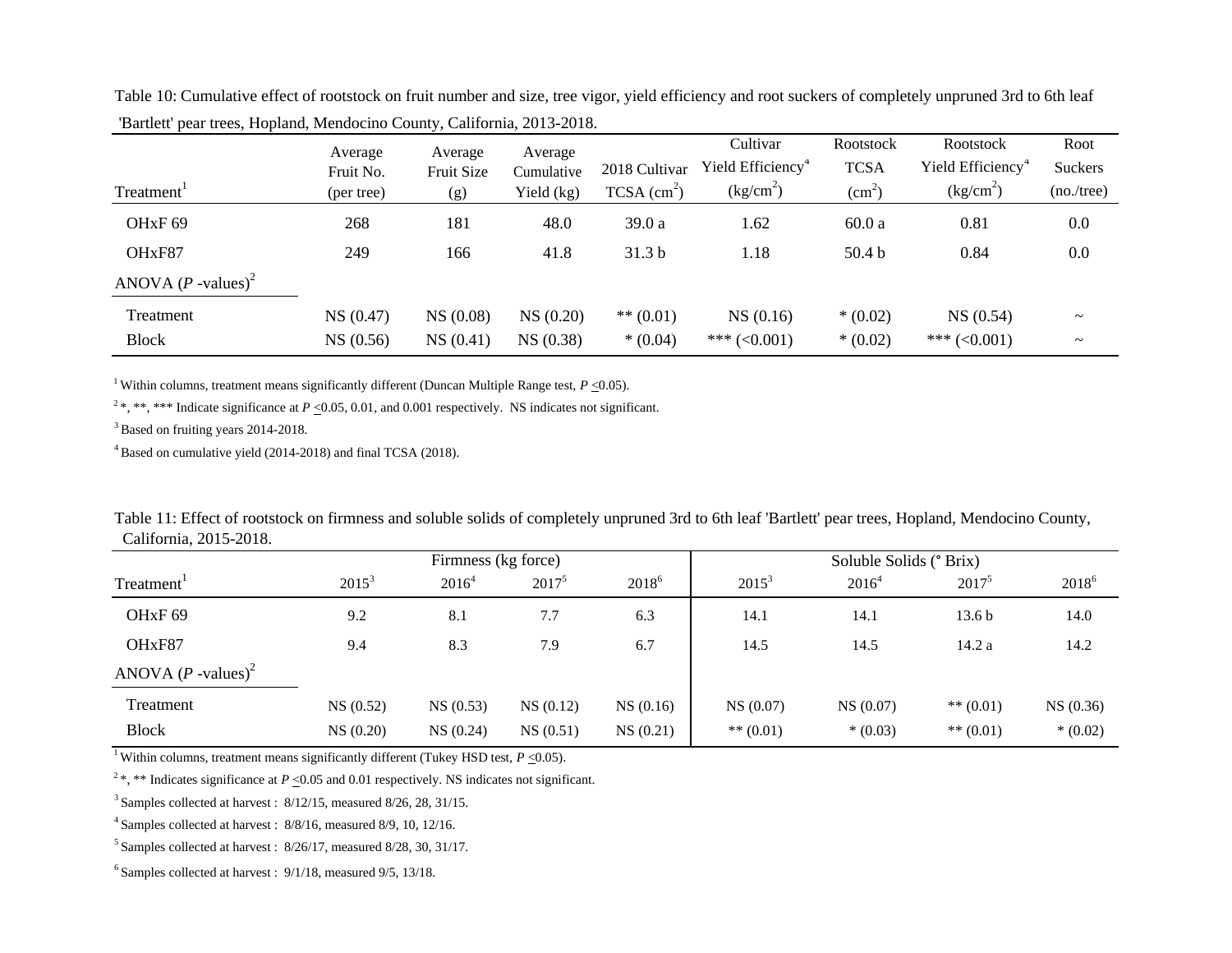|                         | Average<br>Fruit No. | Average<br><b>Fruit Size</b> | Average<br>Yield | 2018<br>Cultivar<br>TCSA <sup>3</sup> | Cultivar<br>Yield<br>Efficiency | 2018<br>Rootstock<br><b>TCSA</b> | Rootstock<br>Yield<br>Efficiency | Root Suckers          |
|-------------------------|----------------------|------------------------------|------------------|---------------------------------------|---------------------------------|----------------------------------|----------------------------------|-----------------------|
| Treatment <sup>1</sup>  | (per tree)           | (g)                          | (kg)             | (cm2)                                 | (kg/cm2)                        | (cm2)                            | (kg/cm2)                         | (per tree)            |
| Spreading               | 316                  | 169                          | 51.6             | 74.6                                  | 0.70                            | 46.4                             | 1.12                             | 0.0                   |
| No Spreading            | 289                  | 182                          | 52.1             | 91.1                                  | 0.57                            | 61.2                             | 0.84                             | 0.0                   |
| $P$ -value <sup>2</sup> | NS (0.68)            | NS(0.23)                     |                  | NS (0.96) NS (0.26)                   | NS(0.06)                        | NS(0.09)                         | $** (0.01)$                      | $\tilde{\phantom{m}}$ |

Table 12: Cumulative effect of scaffold spreading on number and size of fruit, tree yield and growth, yield efficiency, and root suckers of 5th leaf Bi-axis-trained 'Bartlett' pear trees on OHxF 87 rootstock, Hopland, Mendocino County, California, 2013-2018.

Table 13: Effect of scaffold spreading on number and size of fruit, tree yield and growth, yield efficiency, and root suckers of 5th leaf Bi-axis-trained 'Bartlett' pear trees on OHxF 87 rootstock, Hopland, Mendocino County, California, 2018.

|                         | Fruitno. (per | <b>Fruit Size</b> | Yield        | Cultivar<br>TCSA <sup>3</sup> | Cultivar<br>Yield<br>Efficiency | Rootstock<br><b>TCSA</b> | Rootstock<br>Yield |           | Tree Heights Root Suckers |
|-------------------------|---------------|-------------------|--------------|-------------------------------|---------------------------------|--------------------------|--------------------|-----------|---------------------------|
| Treatment <sup>1</sup>  | tree)         | (g)               | $(kg$ /tree) | (cm <sup>2</sup> )            | (kg/cm <sup>2</sup> )           | $\text{(cm}^2)$          | Efficiency         | (cm)      | (per tree)                |
| Spreading               | 141.4         | 163.2             | 22.8         | 74.6                          | 0.30                            | 46.4                     | 0.49               | 267       | 0.0                       |
| No Spreading            | 160.2         | 175.4             | 27.6         | 91.1                          | 0.30                            | 61.2                     | 0.45               | 269       | 0.0                       |
| $P$ -value <sup>2</sup> | NS(0.60)      | NS(0.35)          |              | $NS(0.36)$ NS $(0.26)$        | NS(0.85)                        | NS(0.09)                 | NS(0.44)           | NS (0.96) | $\tilde{\phantom{a}}$     |

<sup>1</sup> Means analyzed by T-test,  $P \le 0.05$ ).

<sup>2</sup>  $**$  Indicates significance at P<0.05. NS indicates not significant.

<sup>3</sup>Total of two scaffolds.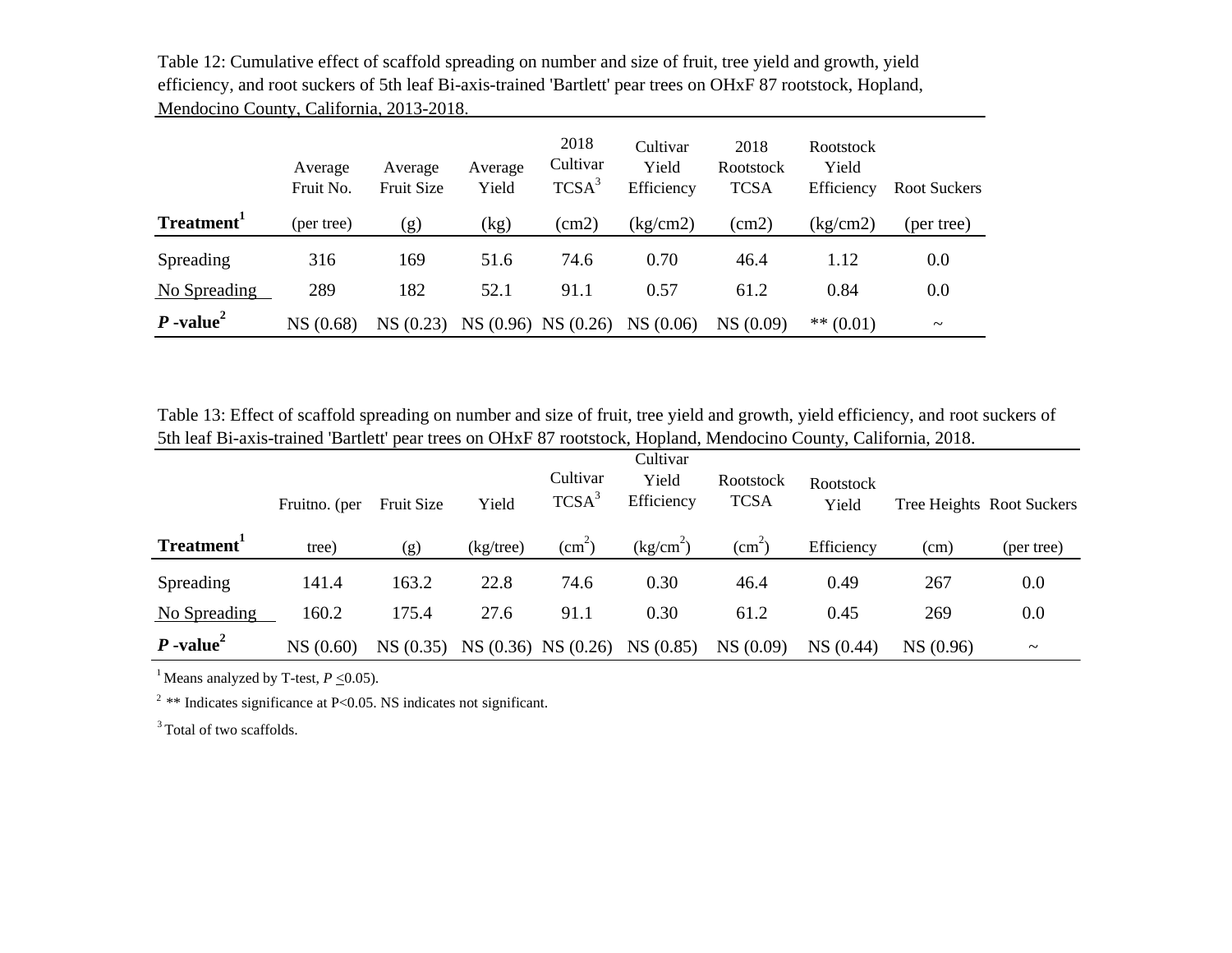Table 14: Cumulative effect of scaffold spreading on number and size of fruit, tree yield and growth, yield efficiency, and root suckers of 4th leaf Bi-axis-trained 'Bartlett' pear trees on OHxF 87 rootstock, Hopland, Mendocino County, California, 2013-2017\*.

|                         | Average<br>Fruit No. | Average<br><b>Fruit Size</b> | Average<br>Yield | 2017<br>Cultivar<br>TCSA <sup>3</sup> | Cultivar<br>Yield<br>Efficiency | 2016<br><b>Rootstock</b><br><b>TCSA</b> | Rootstock<br>Yield<br>Efficiency | <b>Root Suckers</b>   |
|-------------------------|----------------------|------------------------------|------------------|---------------------------------------|---------------------------------|-----------------------------------------|----------------------------------|-----------------------|
| Treatment <sup>1</sup>  | (per tree)           | (g)                          | (kg)             | (cm2)                                 | (kg/cm2)                        | (cm2)                                   | (kg/cm2)                         | (per tree)            |
| Spreading               | 174                  | 170                          | 28.8             | 66.6                                  | 0.44                            | 45.5                                    | 0.63                             | 0.0                   |
| No Spreading            | 129                  | 183                          | 24.5             | 77.0                                  | 0.31                            | 50.0                                    | 0.49                             | 0.0                   |
| $P$ -value <sup>2</sup> | NS(0.51)             | NS(0.24)                     | NS(0.37)         | NS(0.35)                              | $*(0.02)$                       | NS(0.50)                                | NS (0.07)                        | $\tilde{\phantom{a}}$ |

\* Data begins with fruiting year 2014.

Table 15: Effect of scaffold spreading on number and size of fruit, tree yield and growth, yield efficiency, and root suckers of 4th leaf Bi-axis-trained 'Bartlett' pear trees on OHxF 87 rootstock, Hopland, Mendocino County, California, 2017.

| Treatment <sup>1</sup>  | No. Fruit<br>(per tree) | <b>Fruit Size</b><br>(g) | Yield<br>$(kg$ /tree) | Cultivar<br>TCSA <sup>3</sup><br>$\text{(cm}^2)$ | Cultivar<br>Yield<br>Efficiency<br>$\frac{kg/cm^2}{}$ | <b>Rootstock</b><br><b>TCSA</b><br>$\text{(cm}^2)$ | Rootstock<br>Yield<br>Efficiency | <b>Root Suckers</b><br>(per tree) |
|-------------------------|-------------------------|--------------------------|-----------------------|--------------------------------------------------|-------------------------------------------------------|----------------------------------------------------|----------------------------------|-----------------------------------|
| Spreading               | 91.4                    | 175                      | 15.7                  | 66.6                                             | 0.24                                                  | 45.5                                               | 0.35                             | 0.0                               |
| No Spreading            | 56.4                    | 213                      | 11.9                  | 77.0                                             | 0.15                                                  | 50.0                                               | 0.23                             | 0.0                               |
| $P$ -value <sup>2</sup> | NS (0.07)               | $*(0.04)$                | NS(0.28)              | NS(0.35)                                         | $*(0.03)$                                             | NS(0.50)                                           | $*(0.04)$                        | $\tilde{\phantom{a}}$             |

<sup>1</sup> Means analyzed by T-test,  $P < 0.05$ ).

<sup>2</sup> \* Indicates significance at *P* < 0.05. NS indicates not significant.

<sup>3</sup> Average of two scaffolds.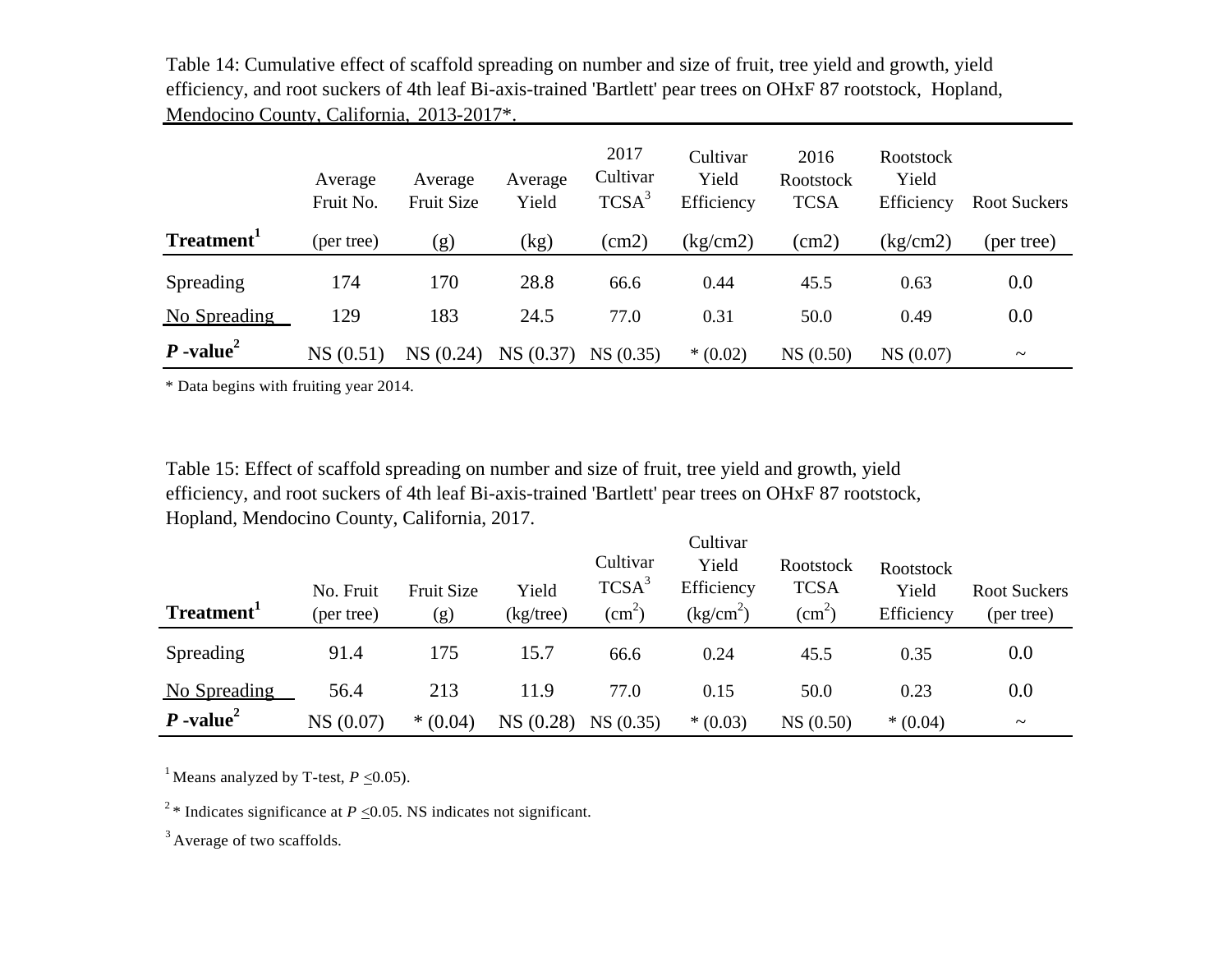| $\mu$ and $\sigma$ and $\sigma$ are the property interference of $\mu$ , $\sigma$ and $\mu$ , $\sigma$ and $\sigma$ and $\sigma$ . |          |                         |          |                                     |          |          |                   |          |  |  |  |
|------------------------------------------------------------------------------------------------------------------------------------|----------|-------------------------|----------|-------------------------------------|----------|----------|-------------------|----------|--|--|--|
|                                                                                                                                    |          | Soluble Solids (° Brix) |          |                                     |          |          |                   |          |  |  |  |
| Treatment <sup>1</sup>                                                                                                             | $2015^3$ | $2016^4$                | $2017^5$ | $2018^{6}$                          | $2015^3$ | $2016^4$ | $2017^5$          | $2018^6$ |  |  |  |
| Spreading                                                                                                                          | 8.7      | 8.2                     | 6.9      | 6.3                                 | 14.4     | 31.1     | 13.6              | 14.1     |  |  |  |
| No Spreading                                                                                                                       | 8.7      | 8.3                     | 7.1      | 6.2                                 | 14.3     | 13.1     | 14.2              | 13.9     |  |  |  |
| $P$ -value <sup>2</sup>                                                                                                            | NS(1.00) | NS(0.84)                | NS(0.76) | NS $(0.70)$ NS $(0.73)$ NS $(0.86)$ |          |          | NS(0.22) NS(0.50) |          |  |  |  |

Table 16: Effect of scaffold spreading on firmness and soluble solids on Bi-axis trained 3rd to 6th leaf 'Bartlett' pear trees on OHxF 87 rootstock, Hopland, Mendocino County, California, 2015-2018.

<sup>1</sup> Means analyzed by T-test,  $P \le 0.05$ ).

<sup>2</sup> NS indicates not significant.

 $3$  Samples collected at harvest :  $8/12/15$ , measured  $8/26$ ,  $28$ ,  $31/15$ .

<sup>4</sup>Samples collected at harvest : 8/8/16, measured 8/9, 10, 12/16.

 $<sup>5</sup>$  Samples collected at harvest : 8/26/17, measured 8/28, 30, 31/17.</sup>

 $6$  Samples collected at harvest :  $9/1/18$ , measured  $9/5$ ,  $13/18$ .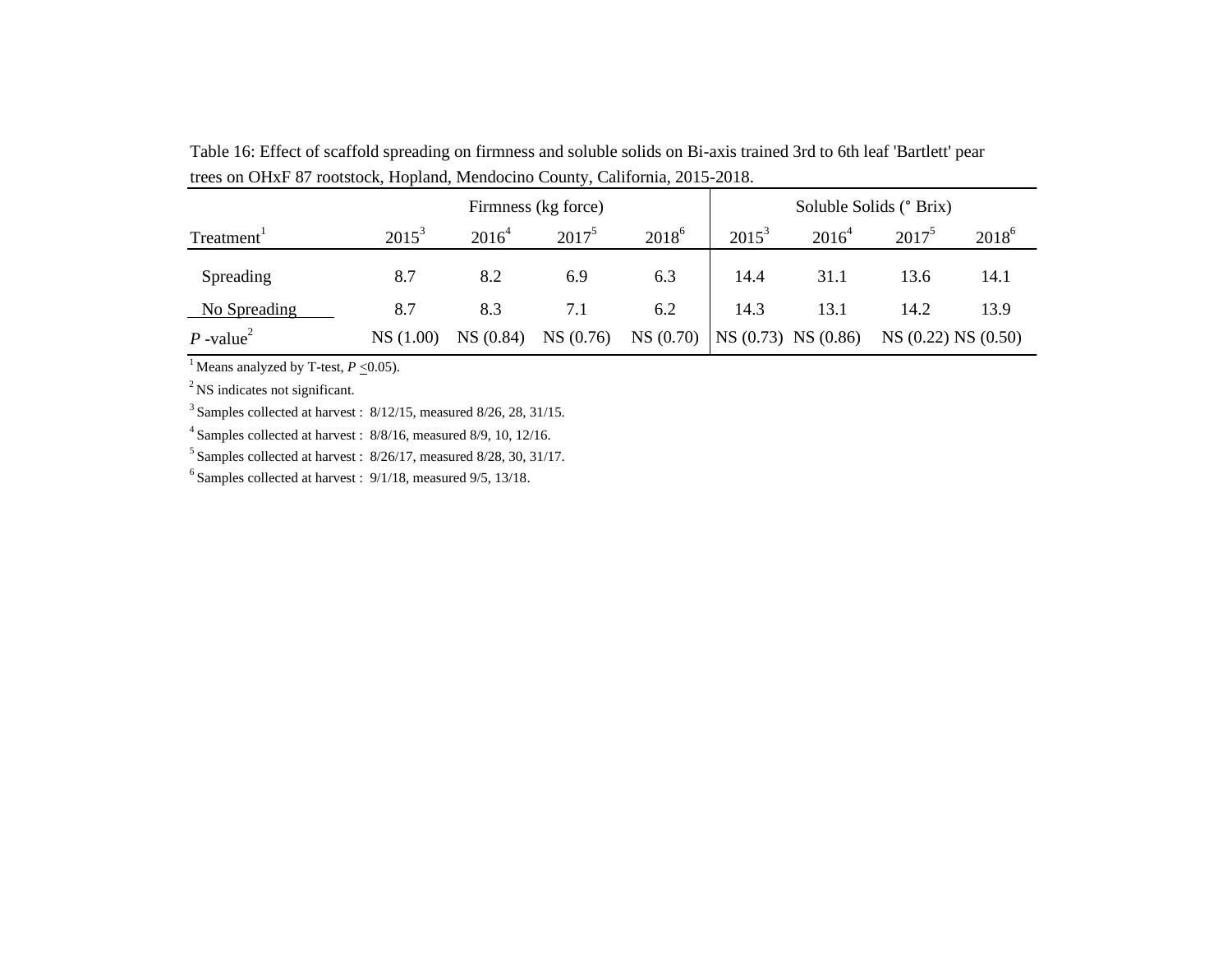|                        | $2014^4$ (n=5)      |             |           |      | $2015^4$ (n=10)                         |           | $2016^4$ (n=14)               |                                   |           |
|------------------------|---------------------|-------------|-----------|------|-----------------------------------------|-----------|-------------------------------|-----------------------------------|-----------|
| Treatment <sup>1</sup> | OH <sub>xF</sub> 87 | Pyro $2-33$ |           |      | P -value <sup>2</sup> OHxF 87 Pyro 2-33 |           | P -value <sup>2</sup> OHxF 87 | Pyro 2-33 $P$ -value <sup>2</sup> |           |
| Bi-axis x 3 ft.        | 14.4                | 14.2        | NS(0.84)  | 18.2 | 17.4                                    | NS(0.61)  | 16.3                          | 16.8                              | NS(0.80)  |
| $Bi-axis x 6 ft.$      | 14.9                | 15.0        | NS (0.94) | 18.2 | 17.7                                    | NS(0.72)  | 16.9                          | 15.7                              | NS(0.52)  |
| V-Trellis x 3ft.       | 14.4                | 15.5        | NS(0.53)  | 17.9 | 18.7                                    | NS(0.60)  | 16.2                          | 17.0                              | NS(0.67)  |
| V-Trellis x 6ft.       | 14.5                | 14.7        | NS(0.93)  | 18.9 | 18.8                                    | NS(0.95)  | 17.2                          | 16.7                              | NS(0.82)  |
| 2-Leader x 3 ft.       | 12.2                | 13.7        | NS(0.20)  | 17.0 | 17.3                                    | NS(0.87)  | 15.8                          | 16.4                              | NS(0.75)  |
| 2-Leader x 6 ft.       | 14.8                | 14.5        | NS (0.88) | 17.9 | 17.9                                    | NS (0.98) | 17.9                          | 16.9                              | NS(0.62)  |
| Tall Spindle x 3 ft.   | 13.5                | 14.4        | NS(0.42)  | 18.7 | 17.8                                    | NS(0.62)  | 16.8                          | 16.6                              | NS(0.92)  |
| Tall Spindle x 6 ft.   | 15.0                | 15.2        | NS (0.88) | 19.1 | 18.4                                    | NS(0.66)  | 16.9                          | 16.4                              | NS (0.80) |
| Baseline <sup>3</sup>  | 7.7                 |             |           |      | 7.7                                     |           |                               | 7.6                               |           |

Table 17: Comparison of average mid-day stem water potential (negative bars) for OHxF 87 and Pyro 2-33 rootstocks by training and spacing for 'Bartlett' pear trees, Hopland, Mendocino County, Californis, 2014-2018.

|                        |                     | $2017^4$ (n=9)                                      |           | $2018^4$ (n=8) |      |                         |  |
|------------------------|---------------------|-----------------------------------------------------|-----------|----------------|------|-------------------------|--|
| Treatment <sup>1</sup> | OH <sub>xF</sub> 87 | Pyro 2-33 $P$ -value <sup>2</sup> OHxF 87 Pyro 2-33 |           |                |      | $P$ -value <sup>2</sup> |  |
| Bi-axis x 3 ft.        | 17.7                | 15.9                                                | $*(0.03)$ | 14.2           | 13.8 | NS(0.52)                |  |
| $Bi-axis x 6 ft.$      | 16.6                | 15.2                                                | NS(0.18)  | 13.8           | 13.4 | NS(0.68)                |  |
| V-Trellis x 3ft.       | 18.6                | 17.7                                                | NS(0.51)  | 12.9           | 14.6 | NS(0.13)                |  |
| V-Trellis x 6ft.       | 18.6                | 17.6                                                | NS(0.41)  | 14.2           | 14.1 | NS (0.89)               |  |
| 2-Leader x 3 ft.       | 16.6                | 18.4                                                | NS(0.12)  | 12.9           | 14.2 | NS(0.21)                |  |
| 2-Leader x 6 ft.       | 19.0                | 17.7                                                | NS(0.30)  | 14.9           | 13.9 | NS (0.40)               |  |
| Tall Spindle x 3 ft.   | 17.9                | 18.2                                                | NS(0.85)  | 15.1           | 15.3 | NS(0.84)                |  |
| Tall Spindle x 6 ft.   | 18.3                | 18.9                                                | NS(0.73)  | 13.5           | 14.6 | NS(0.20)                |  |
| Baseline <sup>3</sup>  |                     | 8.1                                                 |           |                | 7.7  |                         |  |

<sup>1</sup> Means analyzed by T-test,  $P \le 0.05$ ).

<sup>2</sup> \* Indicates significance at *P*  $\leq$  0.05. NS indicates not significant.

<sup>4</sup>Monitor period: 2014: 6/3-10/6, 2015: 6/4-10/1, 2016: 6/23-9/26, 2017: 6/2-9/27, 2018: 6/14-10/18.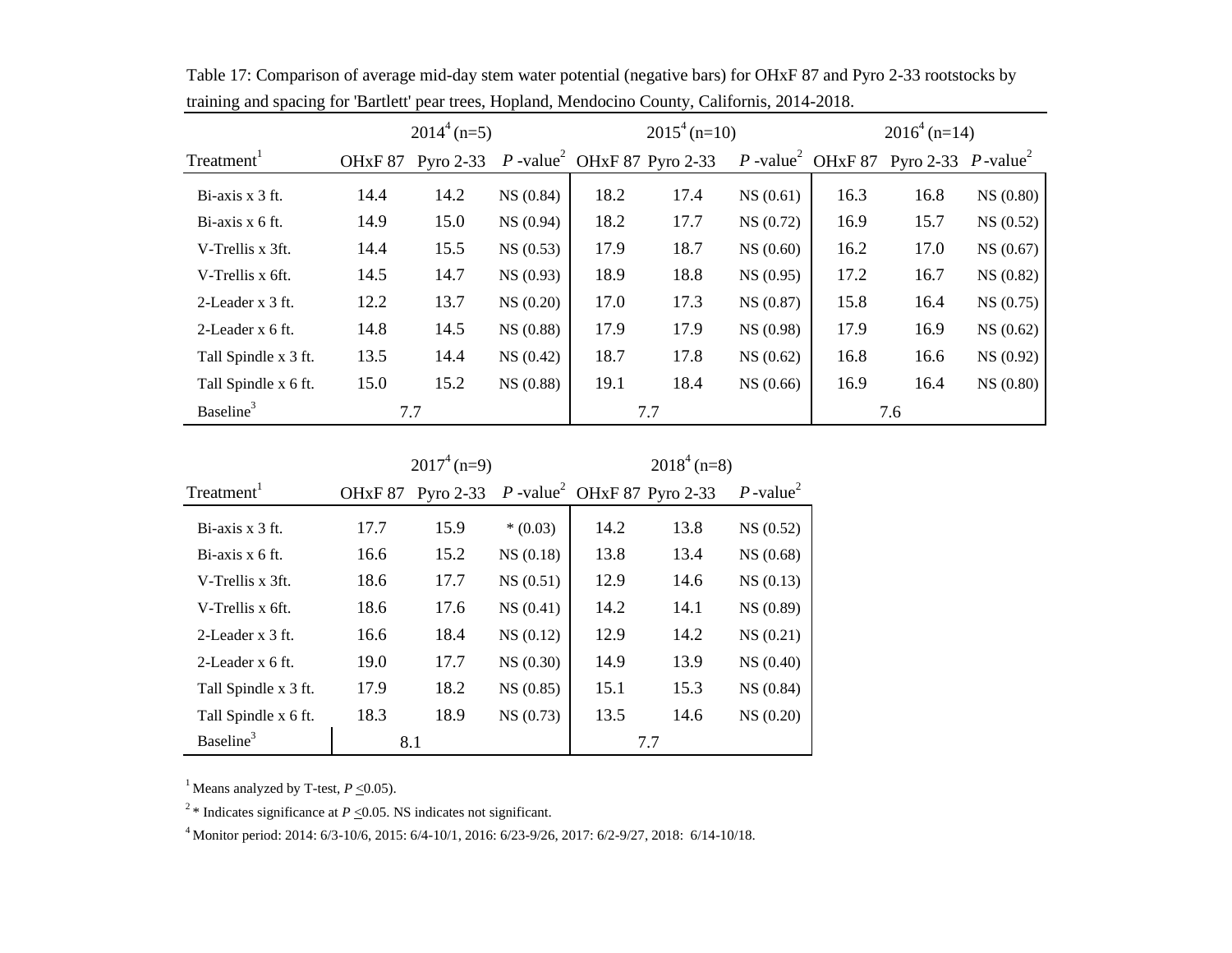

Figure 2: Effect of training system and spacing on seasonal average mid-day stem water potential (MSWP) of 2nd-6th leaf "Bartlett" pear trees on OHxF 87 rootstock, Hopland, Mendocino County, California, 2014-2018.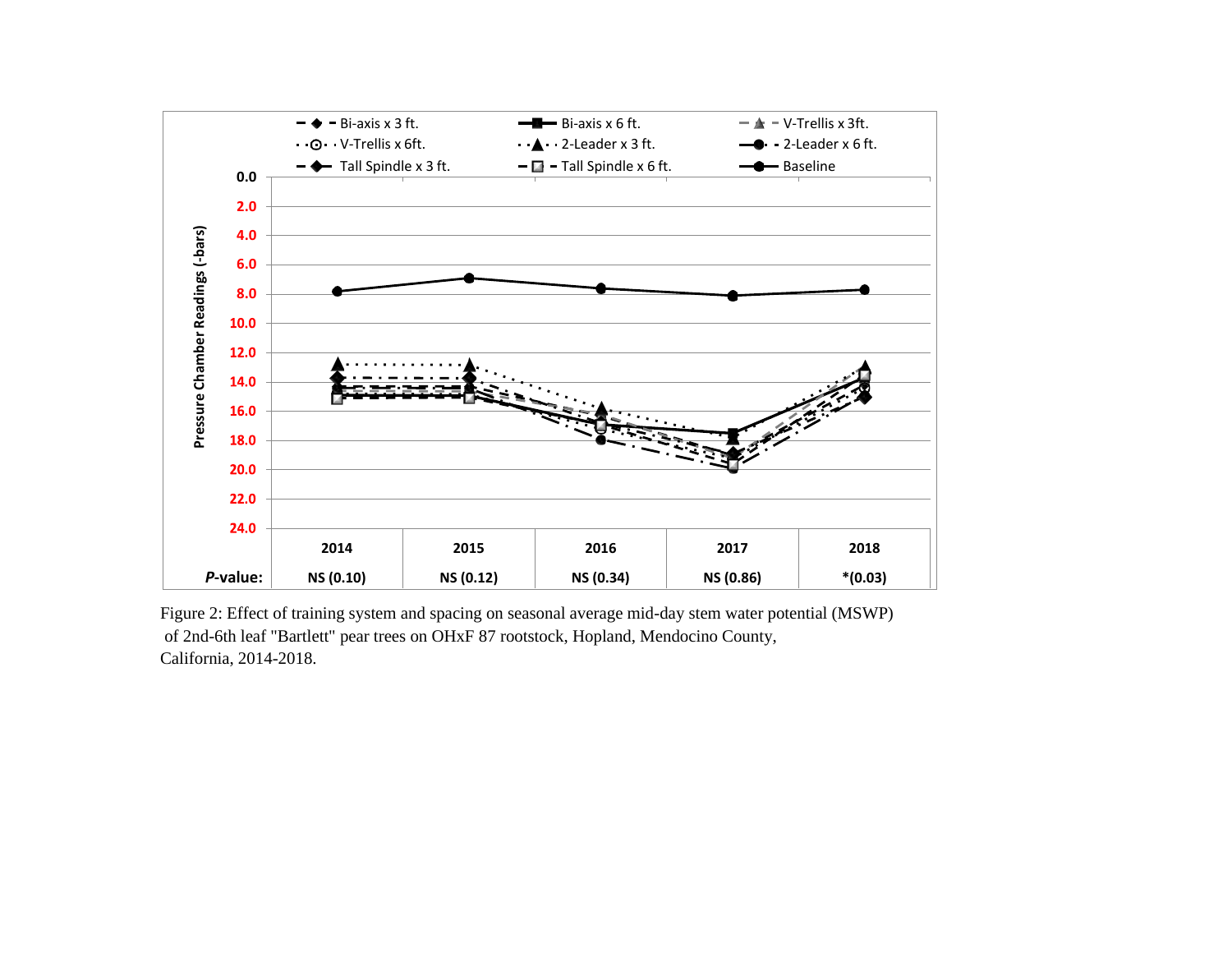

Figure 3: Effect of training system and spacing on weekly mid-day stem water potential (MSWP) of 6th-leaf 'Bartlett' pear trees on OHxF 87 rootstock, Hopland, Mendocino County, California, 2018.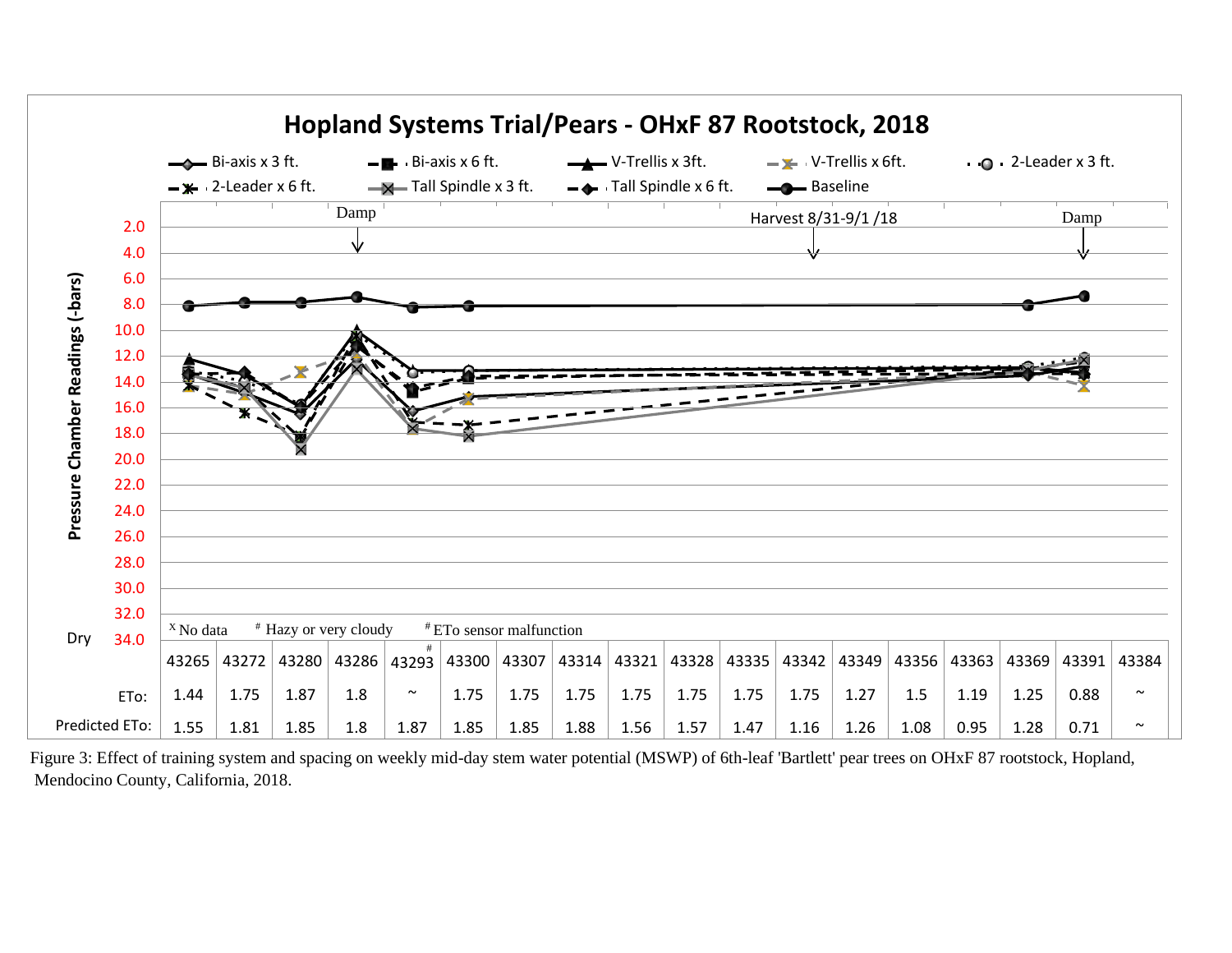

Figure 4: Effect of training system and spacing on weekly mid-day stem water potential (MSWP) of 5th-leaf 'Bartlett' pear trees on OHxF 87 rootstock, Hopland, Mendocino County, California, 2017.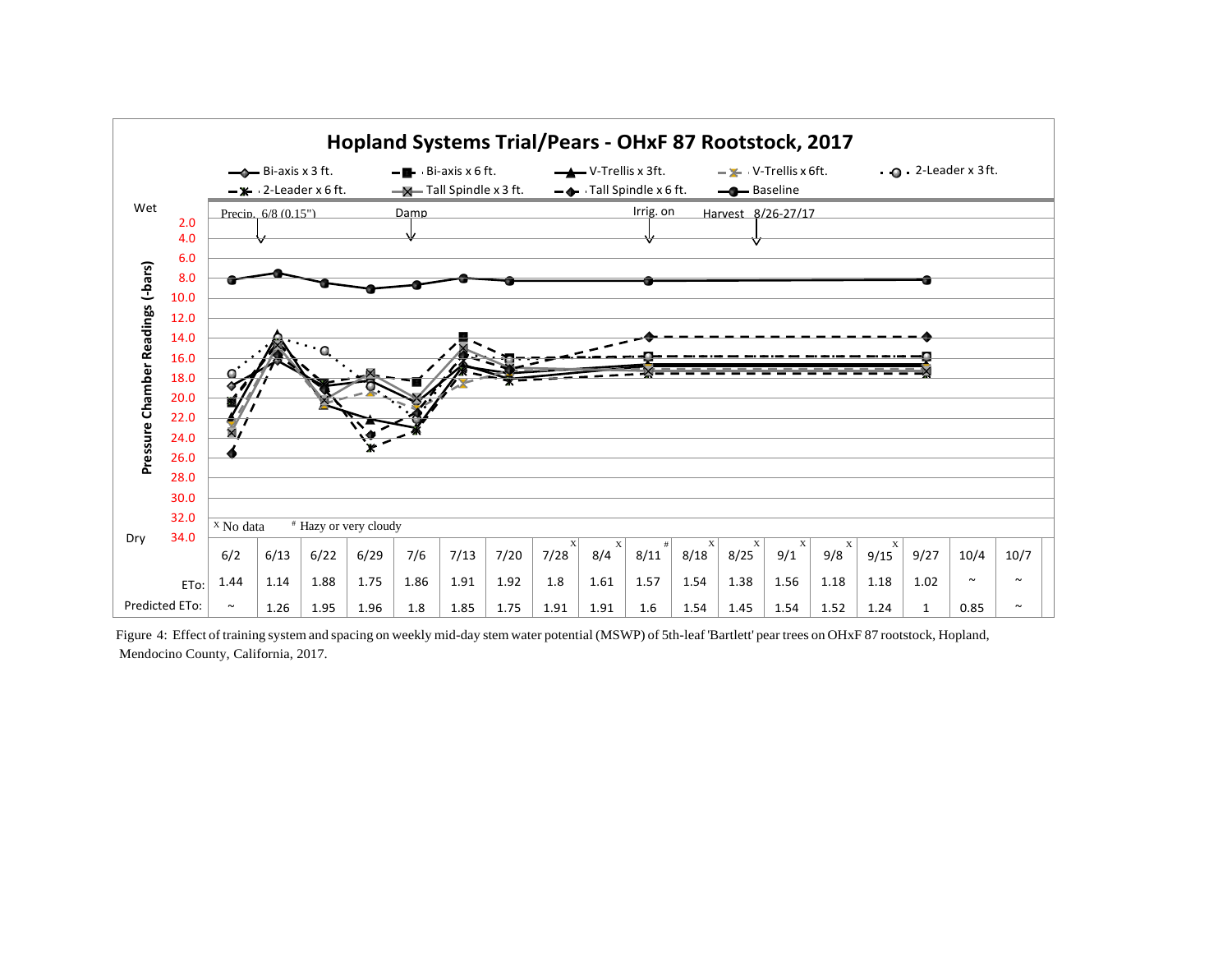

Figure 5: Effect of training system and spacing on seasonal average mid-day stem water potential (MSWP) of 2nd-6th leaf "Bartlett" pear trees on Pyro 2-33 rootstock, Hopland, Mendocino County, California, 2014-2018.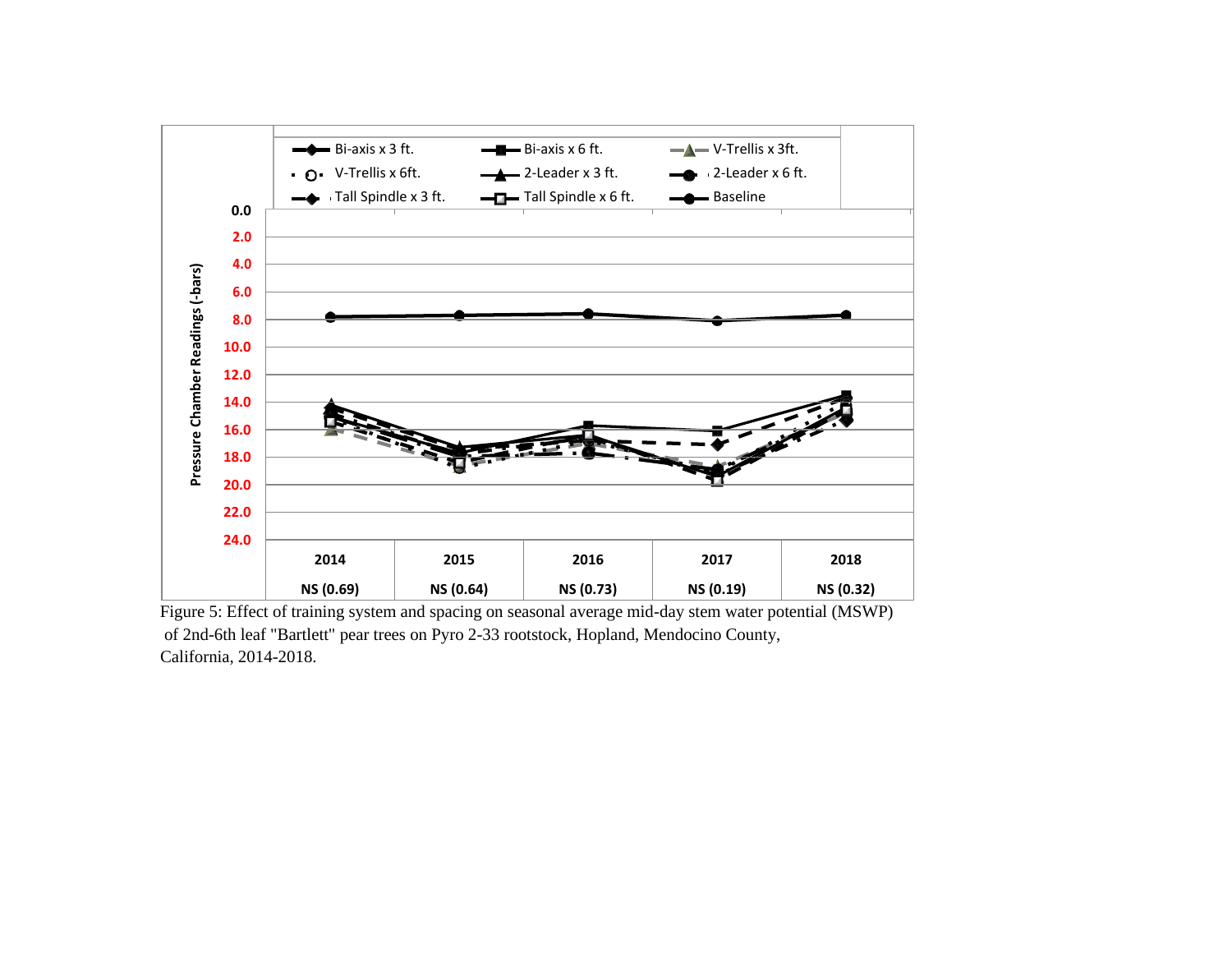

Figure 6. Comparison of mid-day stem water potential (MSWP) and baseline (-7 to-9 bars) among Pyro 2-33 rootstock, 6th-leaf 'Bartlett' pear trees, Hopland, Mendocino County, California, 2018.